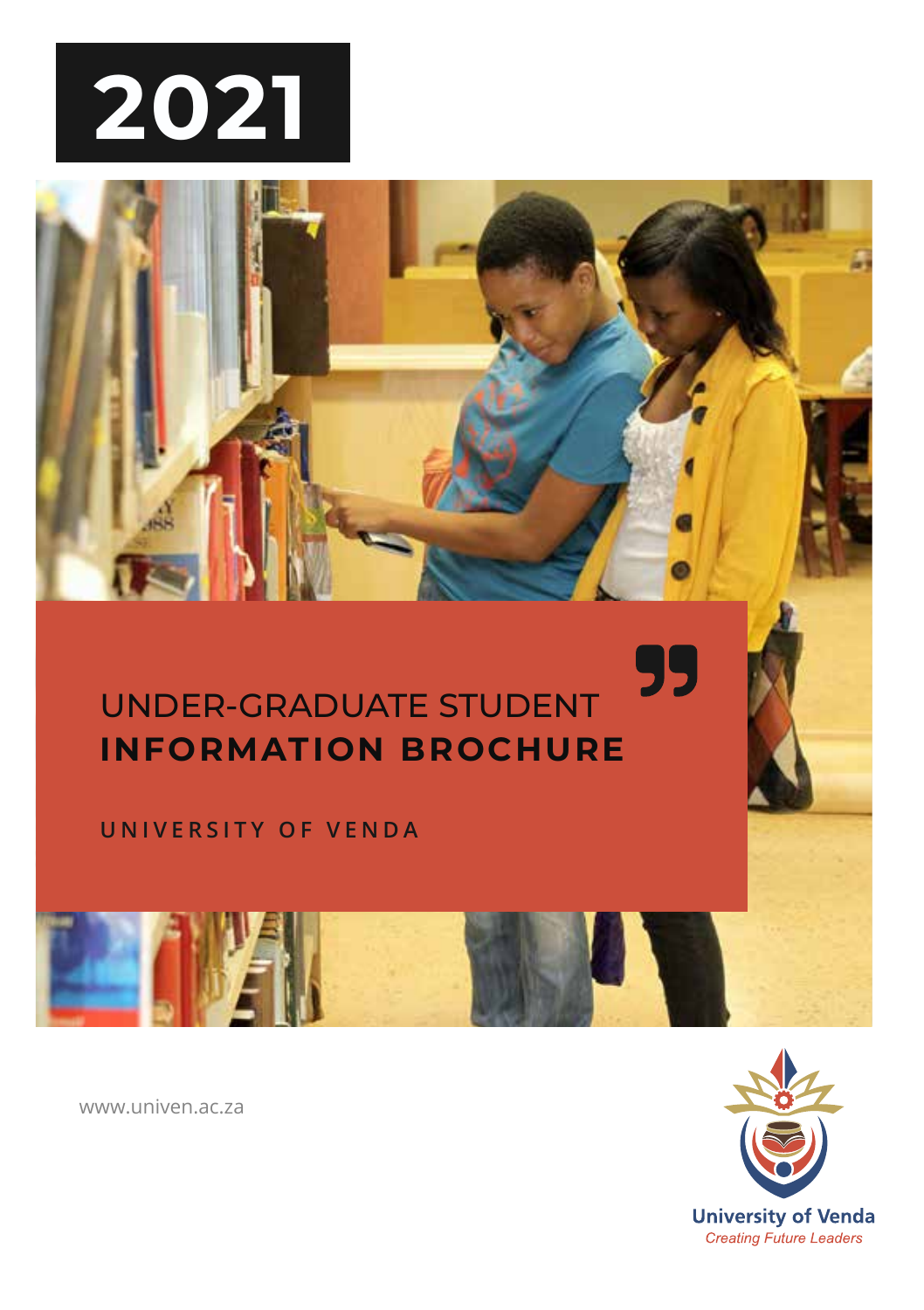## **TABLE OF CONTENTS**

## **INFORMATION BROCHURE**

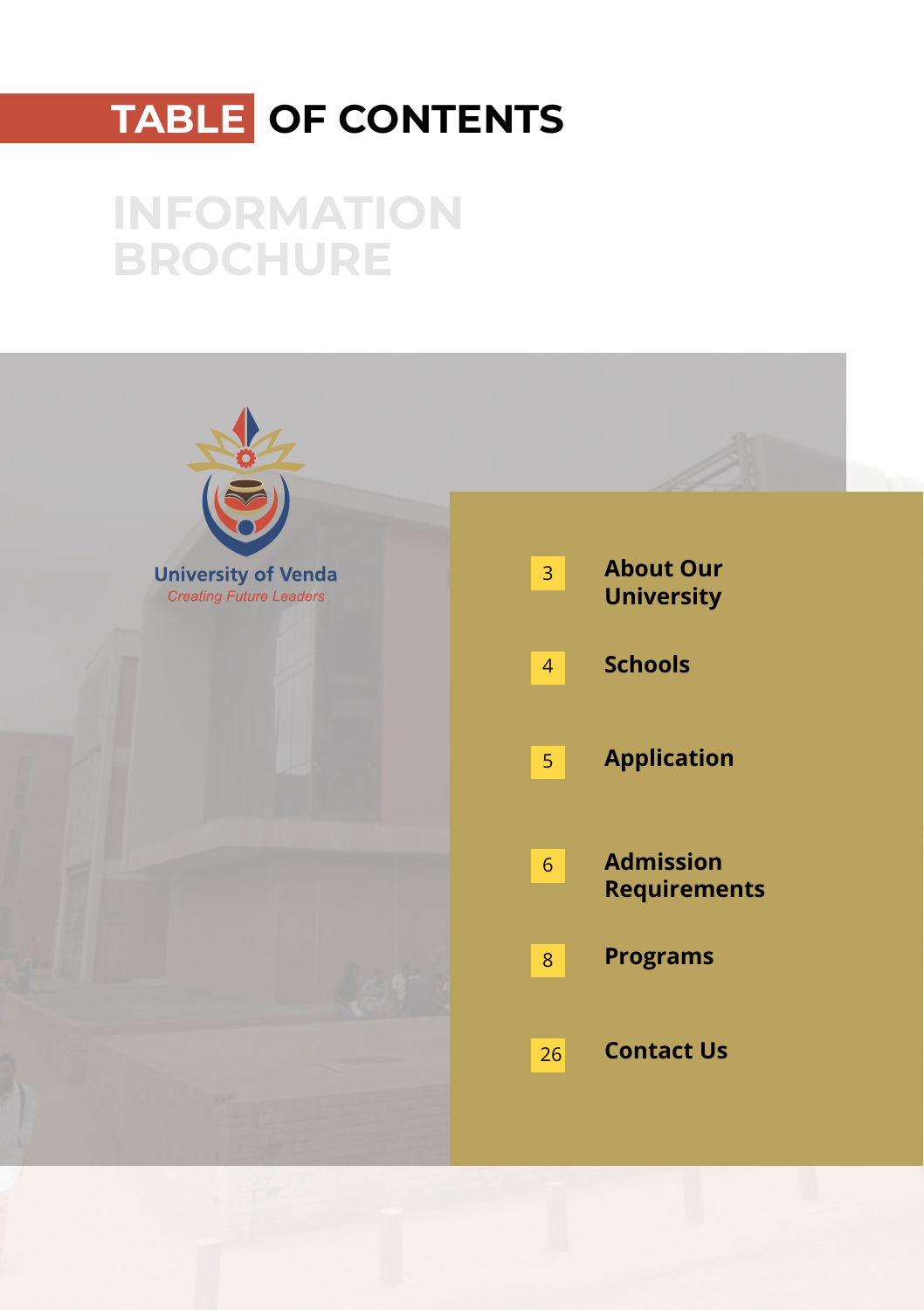

## ABOUT OUR 99 **UNIVERSITY**



### **About**

The University of Venda is a South African Comprehensive rural based university, located in Thohoyandou in Limpopo province. It was established in 1982.

## **Vision**

The University of Venda aspires to be at the centre of tertiary education for rural and regional development in Southern Africa.

## **Mission**

The University of Venda anchored on the pillars of excellence in teaching, learning, research and community engagement, produces graduates imbued with knowledge, skills and qualifications which are locally relevant and globally competitive.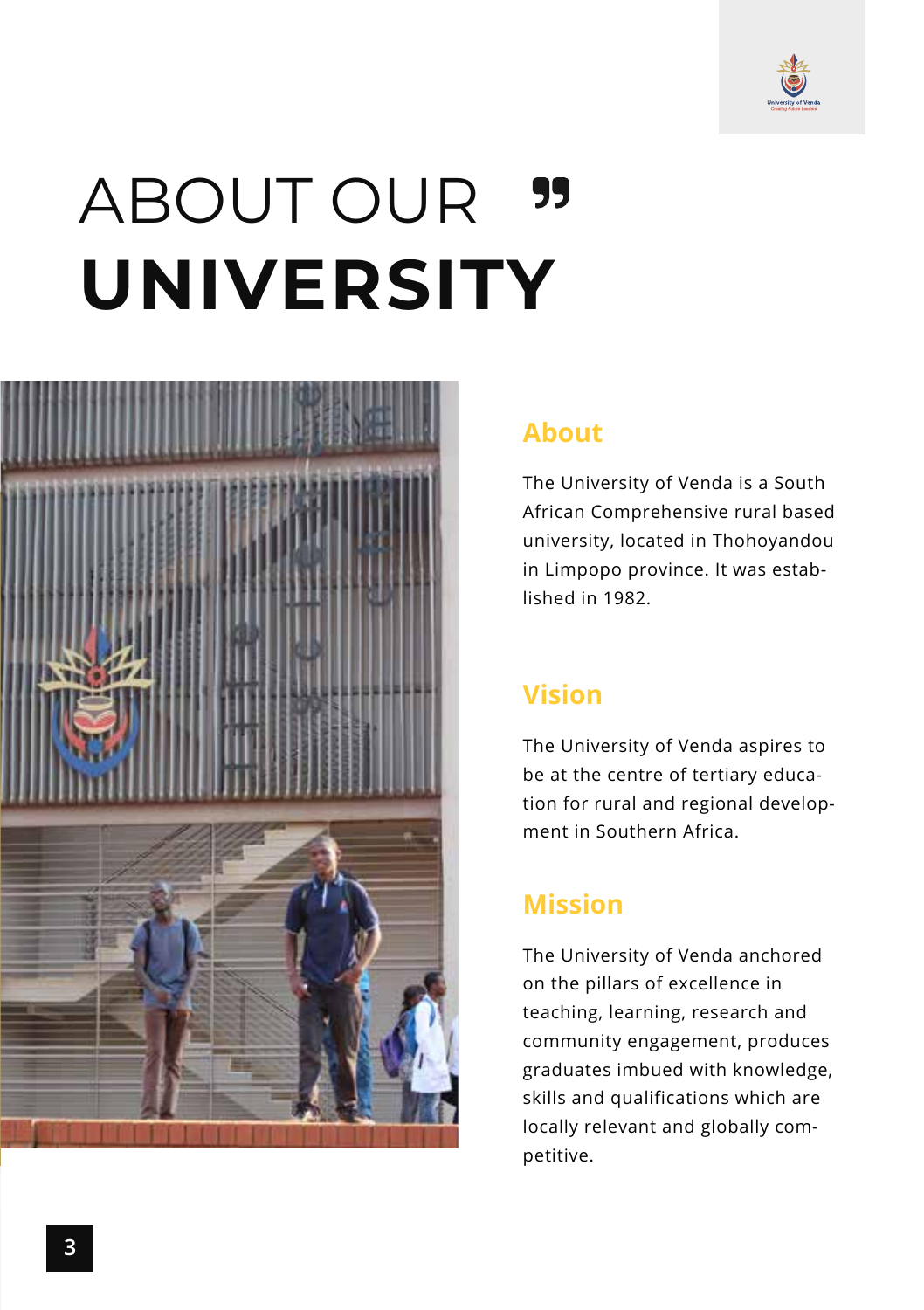

# EIGHT **SCHOOLS**

| <b>SCHOOL OF AGRICULTURE</b>                          | SCHOOL OF EDUCATION<br>02                                      |
|-------------------------------------------------------|----------------------------------------------------------------|
|                                                       |                                                                |
| SCHOOL OF ENVIRONMENTAL<br>03<br><b>SCIENCES</b>      | <b>SCHOOL OF HEALTH SCIENCES</b><br>04                         |
|                                                       |                                                                |
| SCHOOL OF HUMAN AND SO-<br>05<br><b>CIAL SCIENCES</b> | <b>SCHOOL OF LAW</b><br>$\overline{O}6$                        |
|                                                       |                                                                |
| <b>MANAGEMENT</b><br>OF<br><b>SCHOOL</b><br>SCIENCES  | OF MATHEMATICAL<br><b>SCHOOL</b><br>08<br>AND NATURAL SCIENCES |

**99**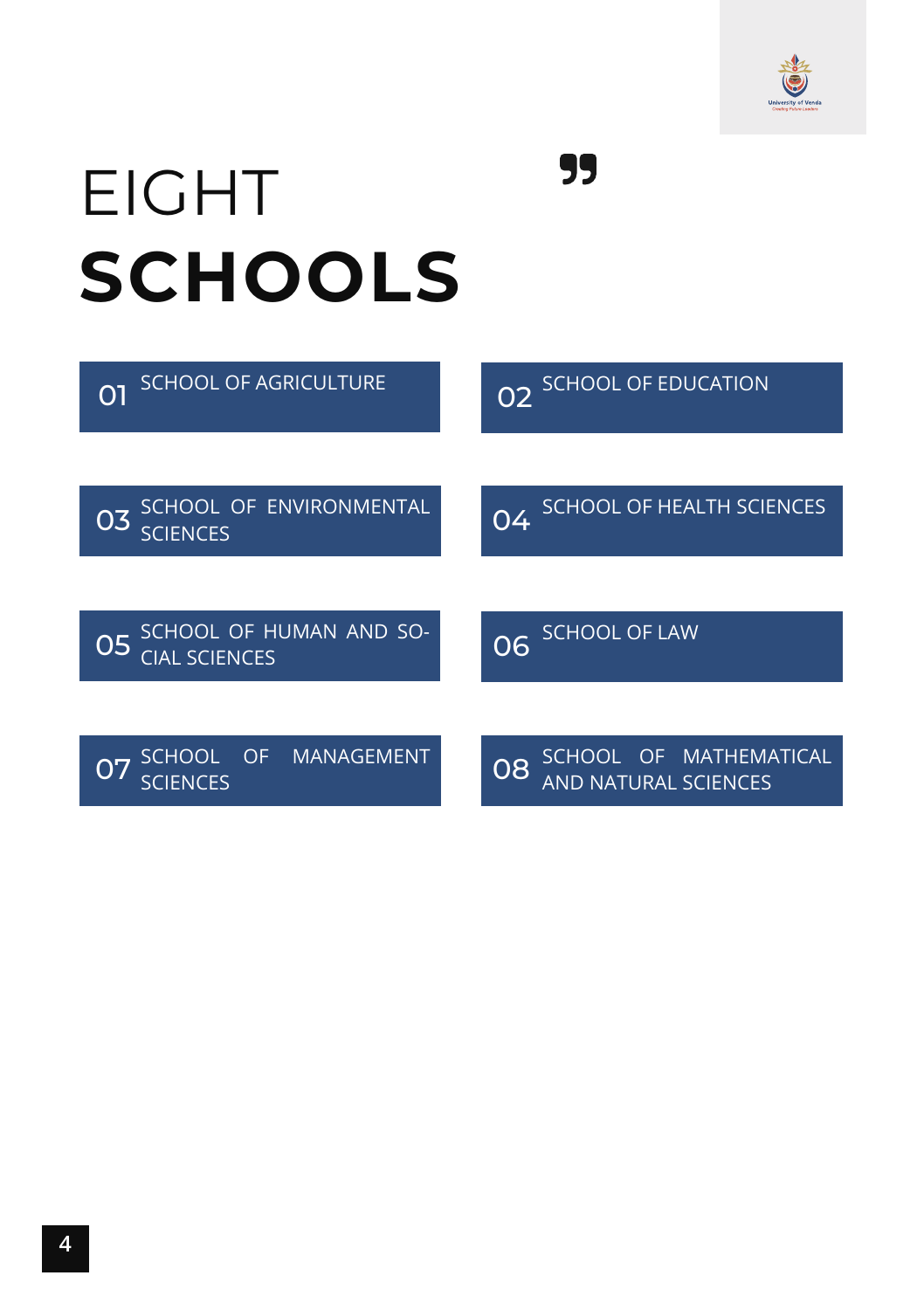

# 99 APPLYING TO **UNIVEN**



Univen has two ways in which you can apply, online via our student portal on our website or manual application forms.

#### **APPLICATION FEE:**

R100-00 IS REQUIRED. YOU WILL BE PROMPTED TO EFFECT AN ELECTRONIC PAY-MENT USING A CREDIT CARD OR A DEBIT ORDER DURING THE APPLICATION PRO-CESS, AND ONLY THEN THE SYSTEM WILL ALLOCATE YOU A STUDENT NUMBER.

#### **CHECK APPLICATION STATUS**

TO CHECK YOUR APPLICATION STATUS VISIT OUR WEBSITE WWW.UNIVEN.AC.ZA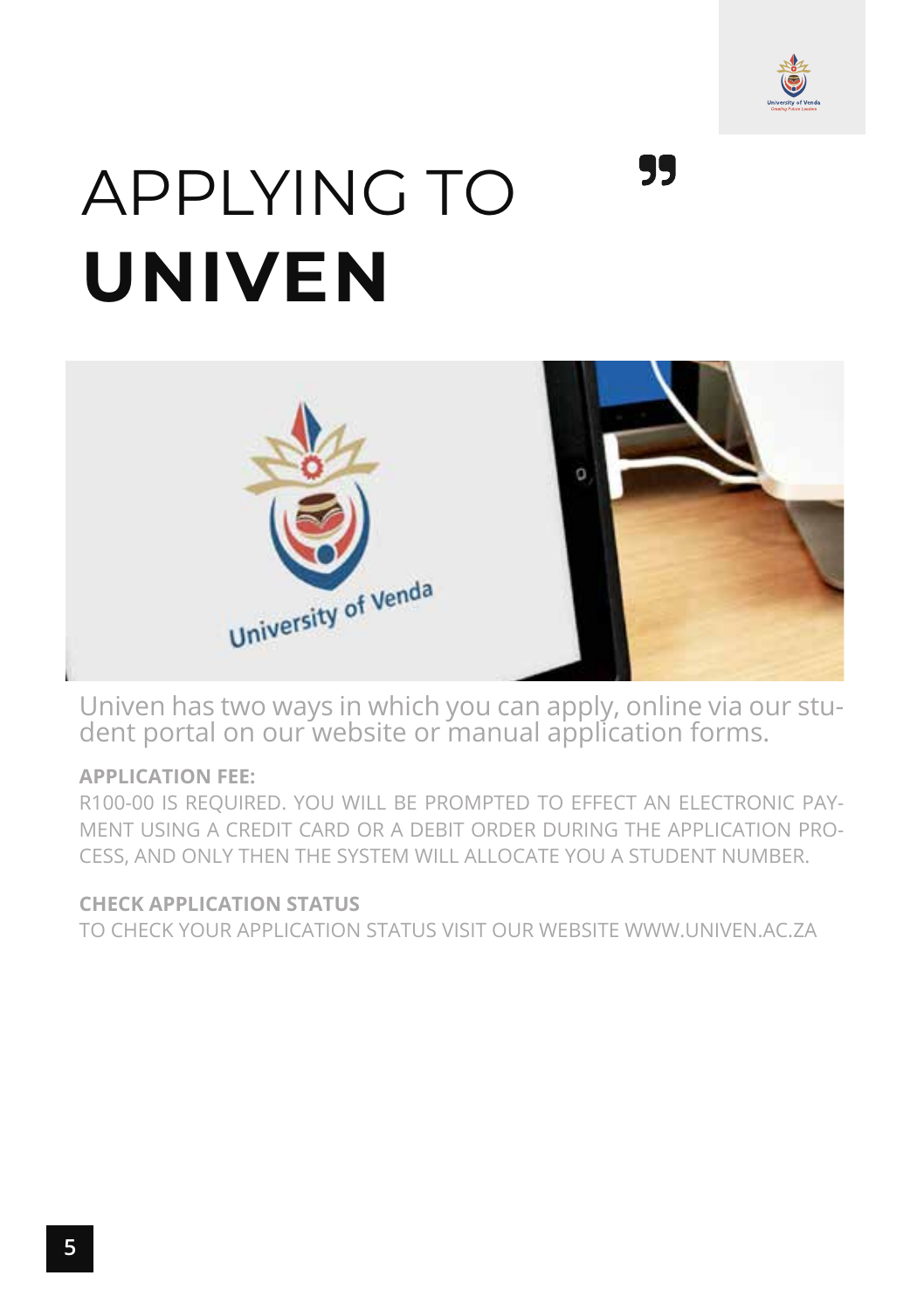

# 99 ADMISSION **REQUIREMENTS**

#### **DEGREE**

**The minimum admission requirement is a National Senior Certificate (NSC) as certified by the Council for General and Further Education and Training (Umalusi) with an achievement rating of 4 (adequate achievement, 50-59%) or better in four subjects chosen from the recognised 20-credit NSC subjects. In addition, applicants must have a minimum point score of 26. A grade 12 certificate with a bachelor or matric exemption is required if grade 12 has been achieved.**

#### **DIPLOMA**

**The minimum admission requirement is a National Senior Certificate (NSC) as certified by Umalusi with an achievement rating of 3 (moderate achievement, 40-49%) or better in four recognised NSC 20-credit subjects.**

### **CERTIFICATE**

**The minimum admission requirement is a National Senior Certificate (NSC) as certified by Umalusi.**

**To be considered for admission to specific programmes, applicants are required to have the appropriate combinations of recognised National Senior Certificate subjects as well as certain levels of achievement in these subjects.**

### **SCORING SCALE FOR 2021**

| Matric | <b>NSC Level</b> | Percentage | <b>Score</b> |
|--------|------------------|------------|--------------|
| $A+$   |                  | 90-100     | $9.0 - 10$   |
| A      |                  | 80-89      | $8.0 - 8.9$  |
| B      | 6                | 70-79      | $7.0 - 7.9$  |
| C      | 5                | 60-69      | $6.0 - 6.9$  |
| D      | 4                | 50-59      | $5.0 - 5.9$  |
| F      | 3                | 40-49      | $4.0 - 4.9$  |
| F      | $\mathcal{P}$    | 30-39      | Λ            |
| G      |                  | $0 - 23$   | Ω            |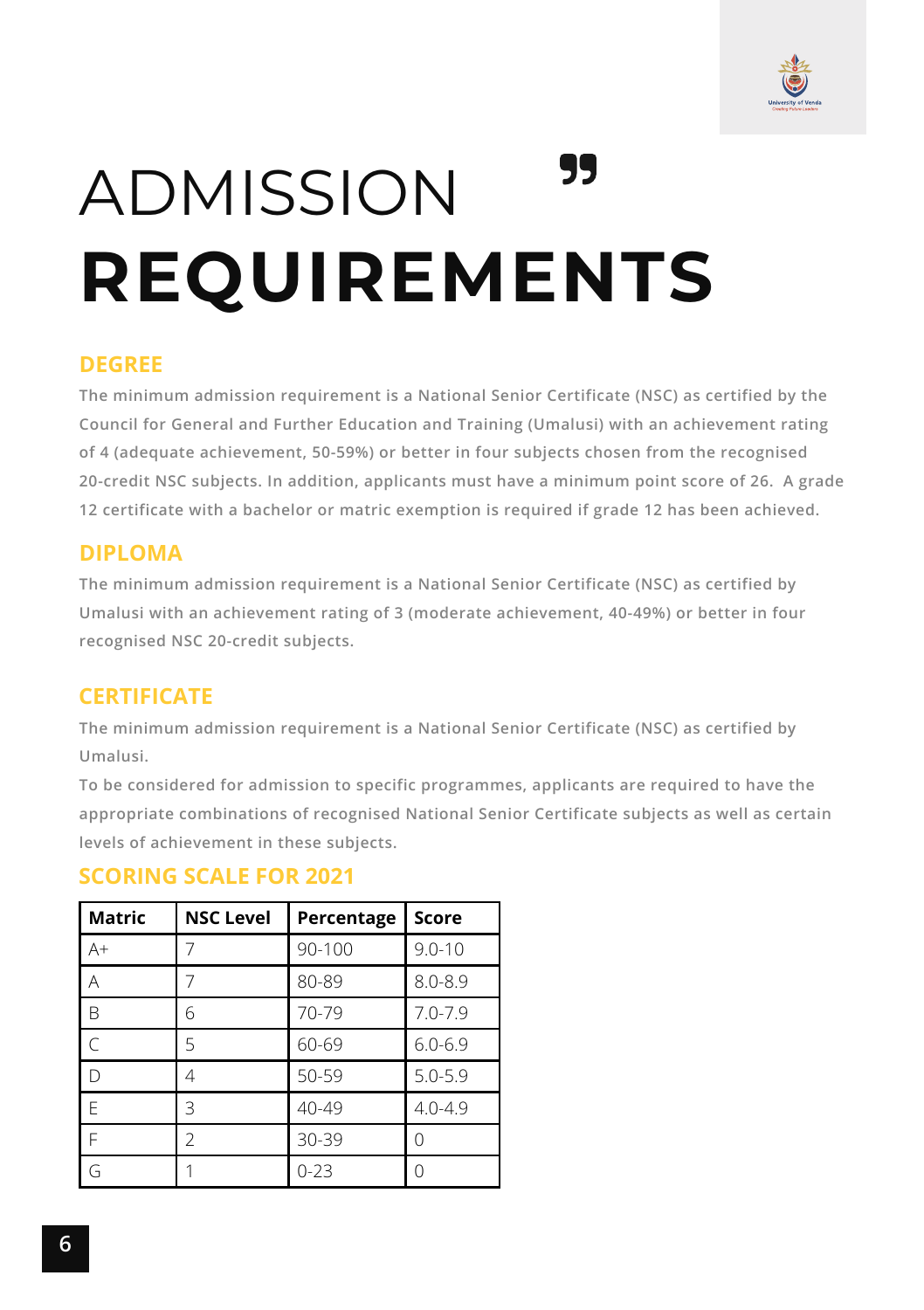

## 99 IMPORTANT **INFORMATION**

### **N.B. Achievement of the minimum requirements does not guarantee an applicant admission to any programme.**

**The minimum points for admission to a bachelor's degree study is 26 and can be reviewed by Senate from time to time. Life Orientation is not included in the calculation of the APS scores. Subjects with less than 40% will also not be included in the APS scoring. Should a student have more than 7 subjects in the statement of results, only the 7 subjects with the highest marks shall be used to calculate the APS score.**

### **Documents required during application**

**Remember to attach the following documents with your application, upload copies of the following documents in PDF format when you apply for undergraduate studies:**

- **Your ID or passport.**
- **Your Grade 11 final results with the school's stamp.**
- **Your academic record only if you are a current student at another institution of higher learning.**
- **Academic record and certificate of good conduct (if you have already studied at a tertiary institution).**
- **Copy of study /residence permit / medical insurance /SAQA Evaluation Certificate (if you are an international applicant).**
- **Proof of payment (R100 application fee) payable on ABSA account no 1000 000 589 and use your ID number or student number as your reference. Please note that students are expected to effect an electronic payment during the application process using a credit card or a debit card. You will be prompted to effect this payment before the system allocates you a student number.**

**NB: Students who have previously applied on the online system, must download the application form and submit with all other documents required and proof of payment to Student Administration.**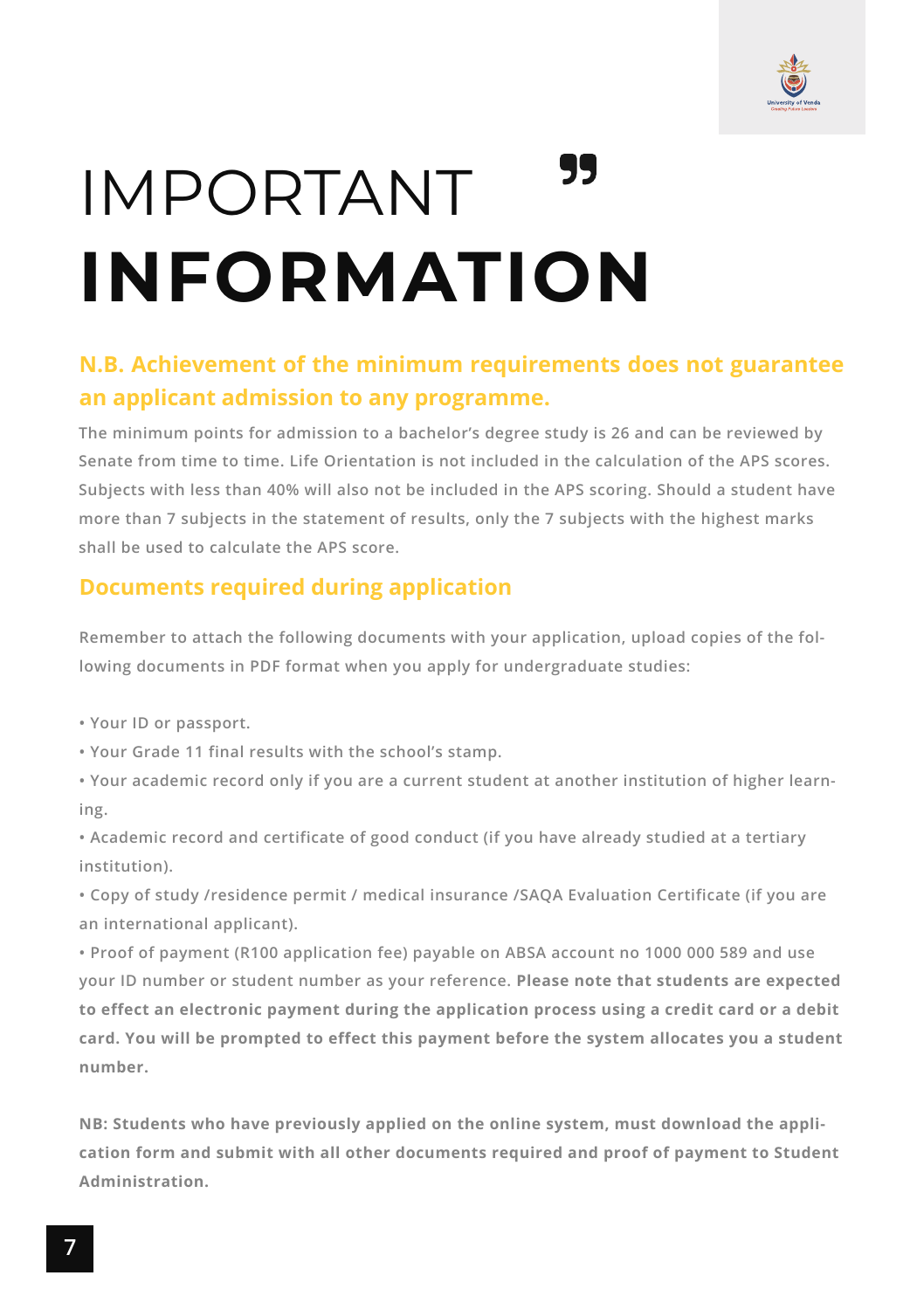

## 99 SCHOOL OF **AGRICULTURE**



Career opportunities - Self employment, Officers in nongovernmental organisations, Land Bank, private & public sector, Land Use Planner, Farmer, Manager of Estates, Research Officer, Consultant, Extension Officer, Development Officer, Agricultural Economist, Marketing Officer, Soil Scientist, Quality Control Manager, Lab Technician, Lecturer, Agriculture teacher/Instructor, Derivatives Trader/Specialist.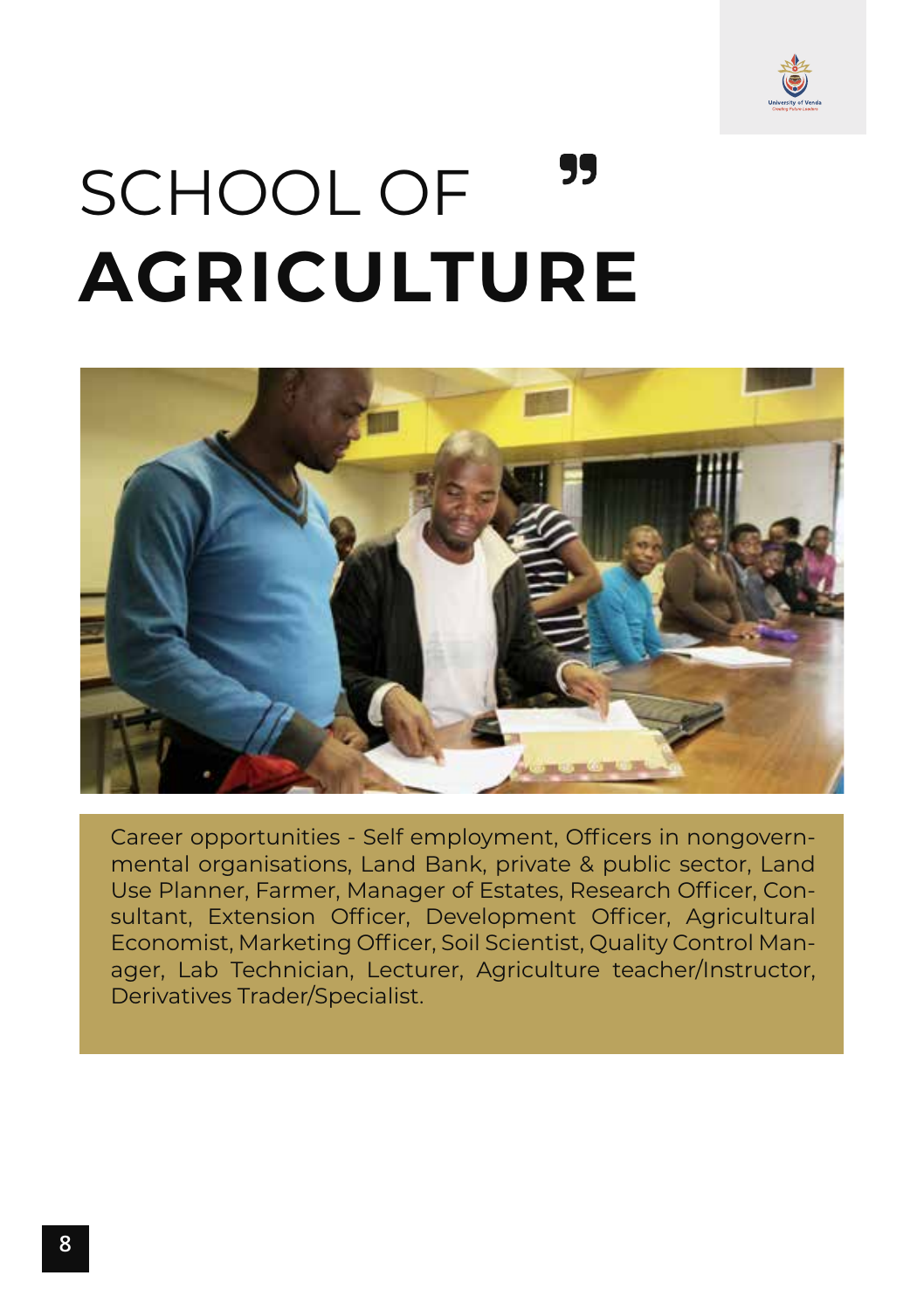

| Programmes                                                                                                                                                                                                                                                                                 | Admission requirements                                                                                                                                                         | Dura-<br>tion |
|--------------------------------------------------------------------------------------------------------------------------------------------------------------------------------------------------------------------------------------------------------------------------------------------|--------------------------------------------------------------------------------------------------------------------------------------------------------------------------------|---------------|
| <b>Bachelor of Science in</b><br><b>Agriculture</b><br>BSC (Agric) offered in the<br>following areas:<br>- Agricultural Economics<br>(AGBAAE)<br>- Agribusiness Management<br>(AGBAAM)<br>- Animal Science (AGBAAS)<br>- Horticultural Sciences<br>(AGBAHS)<br>- Plant Production (AGBAPP) | NSC 26 + Achievement level 4 in<br>Mathematics, Physical Sciences<br>and English as well as in either<br>Life Sciences or Agricultural<br>Sciences                             | 4 years       |
| - Soil Science (AGBASS)                                                                                                                                                                                                                                                                    |                                                                                                                                                                                |               |
| Bachelor of Science in For-<br>estry (AGBFOR)                                                                                                                                                                                                                                              | Same as for BSC in Agriculture                                                                                                                                                 | 4 years       |
| Bachelor of Science in Food<br>Science and Technology<br>(AGBFST)                                                                                                                                                                                                                          | NSC 32 + achievement level 5 in<br>Mathematics and Physical Scienc-<br>es as well as achievement level<br>4 in English and in either Life<br>Sciences or Agricultural Sciences | 4 years       |
| Bachelor of Science in<br>Agricultural and Biosystems<br>Engineering (AGBABE)                                                                                                                                                                                                              | NSC 32 + achievement level 6 in<br>Mathematics, Physical Sciences<br>and Life Sciences or Agriculture<br>as well as achievement level 4 in<br>English                          | 4 years       |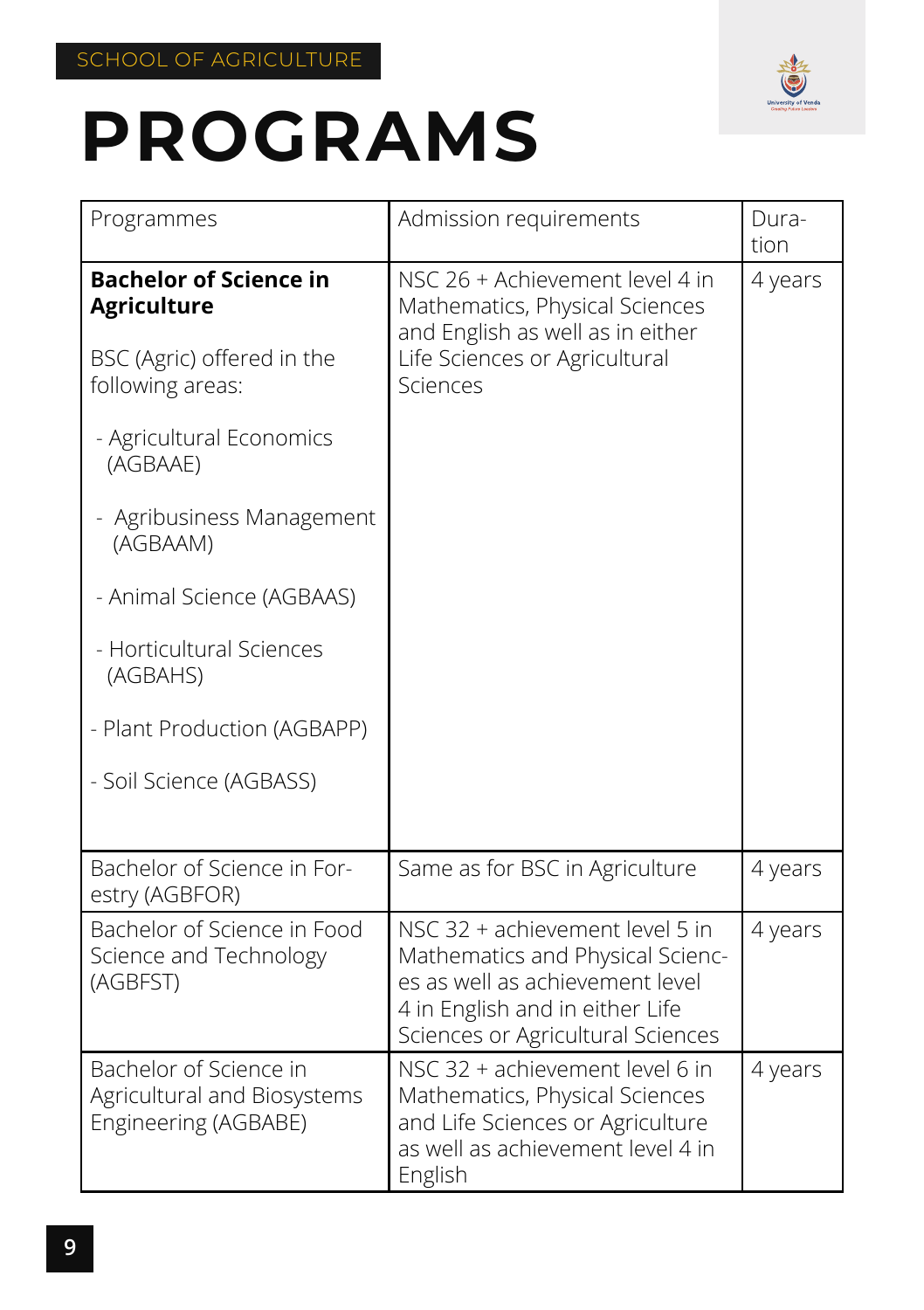

## 99 SCHOOL OF **ENVIRONMENTAL SCIENCES**



Career opportunities - Environmental Geologist, Hydrologist, Consultant, Education Officer, Waste Management & Recycling Officer, Surveyor, Transport Route Planner, Building Planner, Mine Planner and Officer or Manager in parastatals, public & private sector, Lecturer, Meteorologist, Nature Conservationist, Environmental Officer, Energy Officer, Environmental Consultant, Disaster risk officer and GIS Technician.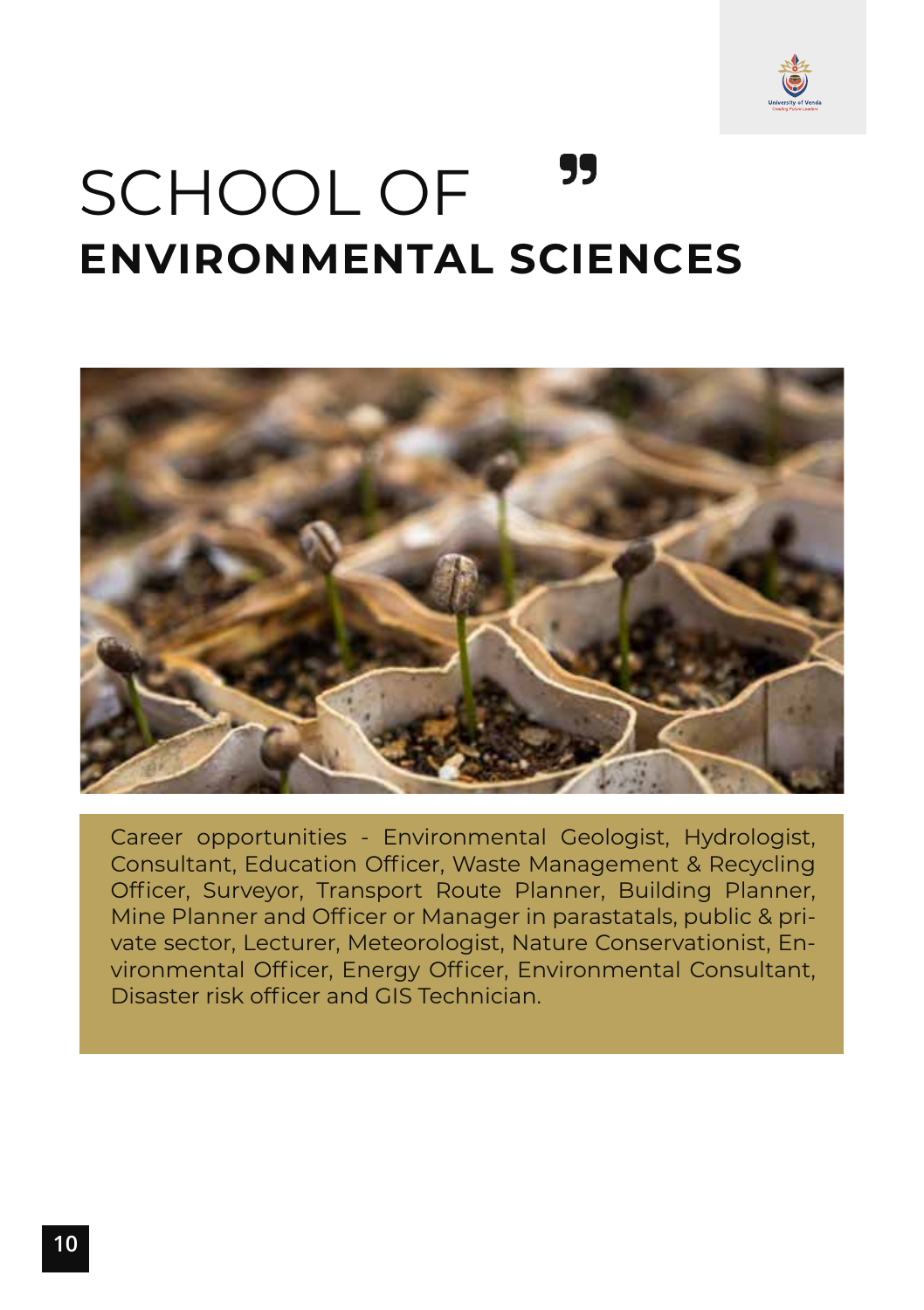

| Programmes                                                                              | Admission requirements                                                                                                                                                                                                                                 | Duration |
|-----------------------------------------------------------------------------------------|--------------------------------------------------------------------------------------------------------------------------------------------------------------------------------------------------------------------------------------------------------|----------|
| Bachelor of Envi-<br>ronmental Sciences<br>(ESBBES)                                     | NSC 32 + 50% for English, 40% for<br>Mathematics and Physical Sciences<br>AND 50% for one of Life Sciences,<br>Geography or Agriculture.                                                                                                               | 3 years  |
| Bachelor of Environ-<br>mental and Natural<br>Resource Science<br>(ESBENR)              | NSC 35 + 50% for English, 50% for<br>Mathematics AND Physical Sciences<br>and 60% for both Geography AND<br>Life Science                                                                                                                               | 4 years  |
| Bachelor of Earth<br>Sciences in Mining and<br><b>Environmental Geology</b><br>(ESBMEG) | NSC 35 + 50% pass in English HG,<br>60% pass in Mathematics and<br>Physical Sciences and an adequate<br>achievement in at least three of these<br>subjects - Agricultural Sciences,<br>Accounting, Life Sciences, Economics<br>and Geography.          | 4 years  |
| Bachelor of Earth<br>Sciences in Hydrology<br>and Water Resources<br>(ESBHWR)           | NSC 35 + 60% pass in English HG,<br>60% pass in Mathematics, 60% pass<br>in Physical Sciences and an adequate<br>achievement in at least three of these<br>subjects - Agricultural Sciences,<br>Accounting, Life Sciences, Economics<br>and Geography. | 4 years  |
| Bachelor of Urban<br>and Regional Planning<br>(ESBURP)                                  | NSC 35 + 50% pass in English HG,<br>60% pass in Mathematics, 60% pass<br>in Physical Sciences and an adequate<br>achievement in at least three of<br>these subjects - Agricultural Sciences,<br>Accounting, Life Sciences, Economics<br>and Geography. | 4 years  |
| Bachelor of Environ-<br>mental Sciences in<br>Disaster Risk Reduction<br>(ESBDRR)       | NSC 35 + 50% pass in English HG,<br>60% pass in Geography; 60% pass<br>in either Mathematics And/or Life<br>Sciences and an adequate achieve-<br>ment in Physical Sciences and Eco-<br>nomics.                                                         | 4 years  |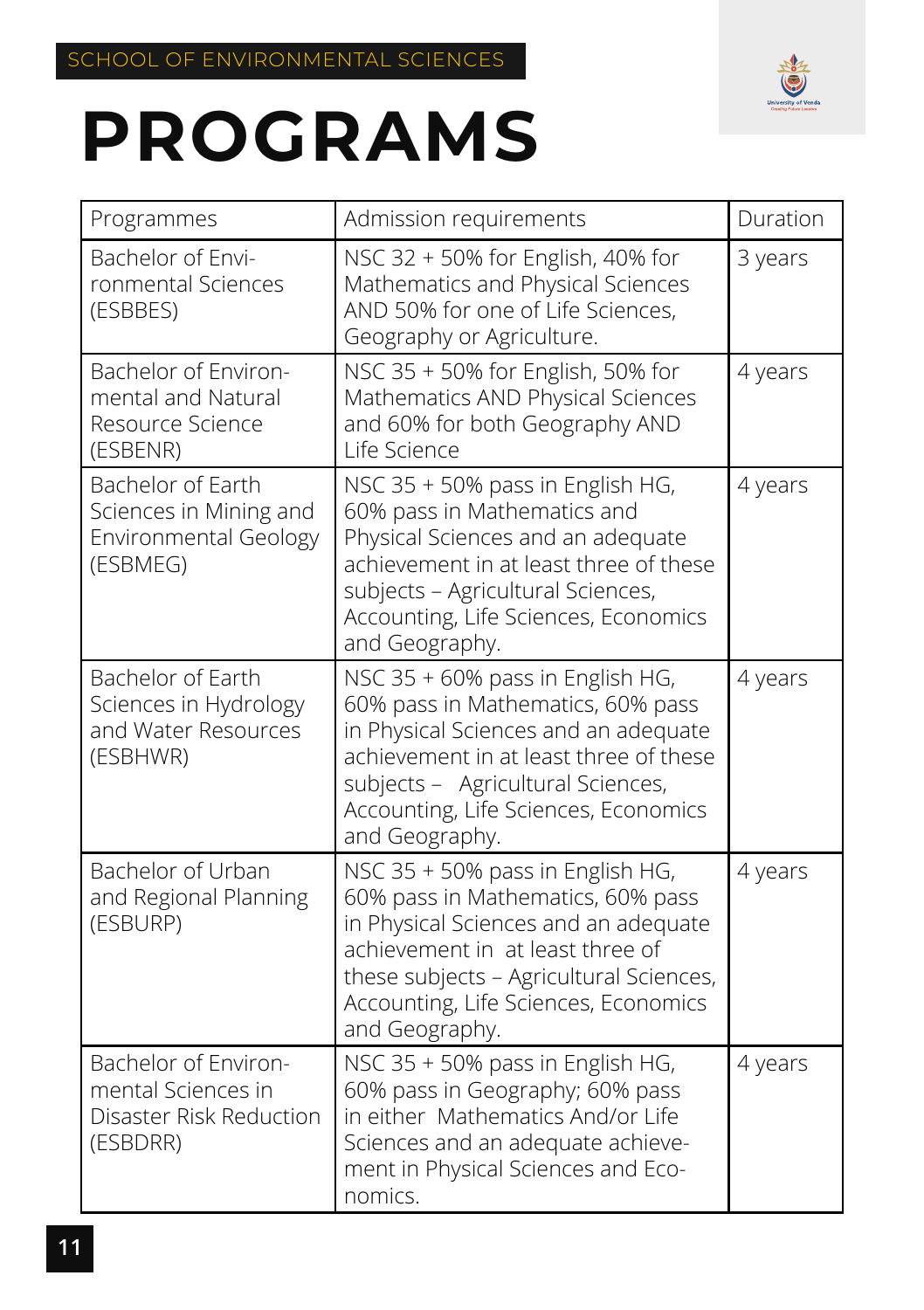

## 99 SCHOOL OF **HEALTH SCIENCES**



Career opportunities - Professional nurse in private & public sector, midwife & psychiatric nurse, Nutritionist, Registered Counselor, Biokinetisist, Certified leisure professional, Recreation and Sport Science specialist.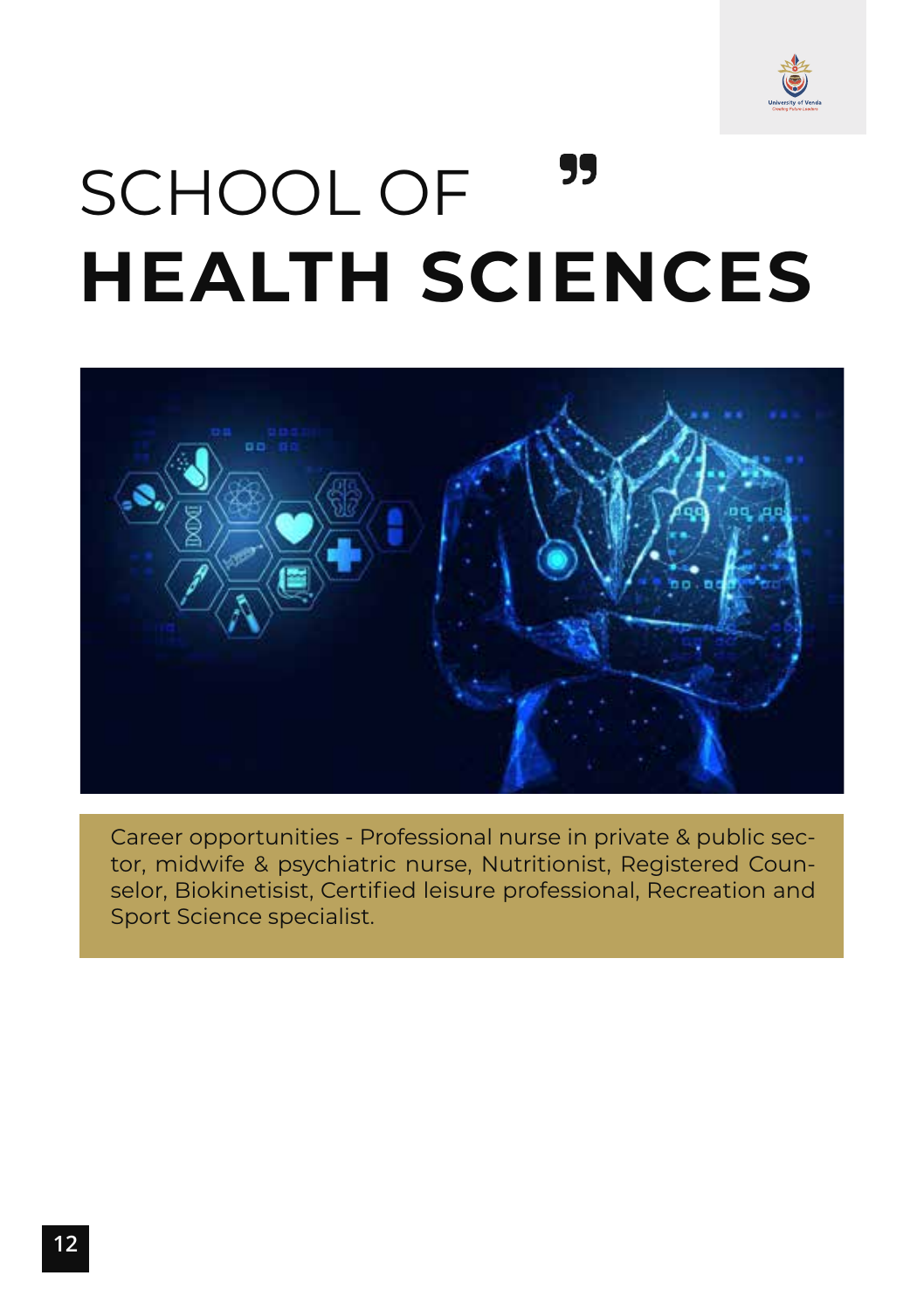

| Programmes                                                                                               | Admission requirements                                                                                                                 | Duration |
|----------------------------------------------------------------------------------------------------------|----------------------------------------------------------------------------------------------------------------------------------------|----------|
| <b>BSc in Nutrition</b><br>(SHBBSN)                                                                      | NSC 34 + adequate achievement<br>(Level 4) in Life Sciences, English,<br>Mathematics and Physical Sciences or<br>Agricultural Sciences | 4 years  |
| <b>BSc in Biokinetics</b><br>(SHBBSB)                                                                    | NSC 34 + adequate achievement (L4)<br>in English Life Sciences, Mathematics<br>and Physical Sciences                                   | 4 years  |
| BSc in Sports and Exer-<br>cise Science (SHBBSES)                                                        | NSC 34 + adequate achievement in<br>Life Sciences (L5), English (L5), Mathe-<br>matics (L4) and Physical Sciences                      | 4 years  |
| <b>BSc in Recreation</b><br>and Leisure Studies<br>(SHBRLS)                                              | NSC 34 + adequate achievement in<br>English (L4)                                                                                       | 4 years  |
| Bachelor of Psychology<br>(SHBBP)                                                                        | NSC 36 + adequate achievement in<br>English (L4) + selection test                                                                      | 4 years  |
| Bachelor of Nursing<br>Science in Education,<br>Management and<br>Community streams<br>(SHBBAE) (SHBBCA) | Candidates must be a registered<br>nurse with South African Nursing<br>Council (SANC) and passed grade 12.                             | 3 years  |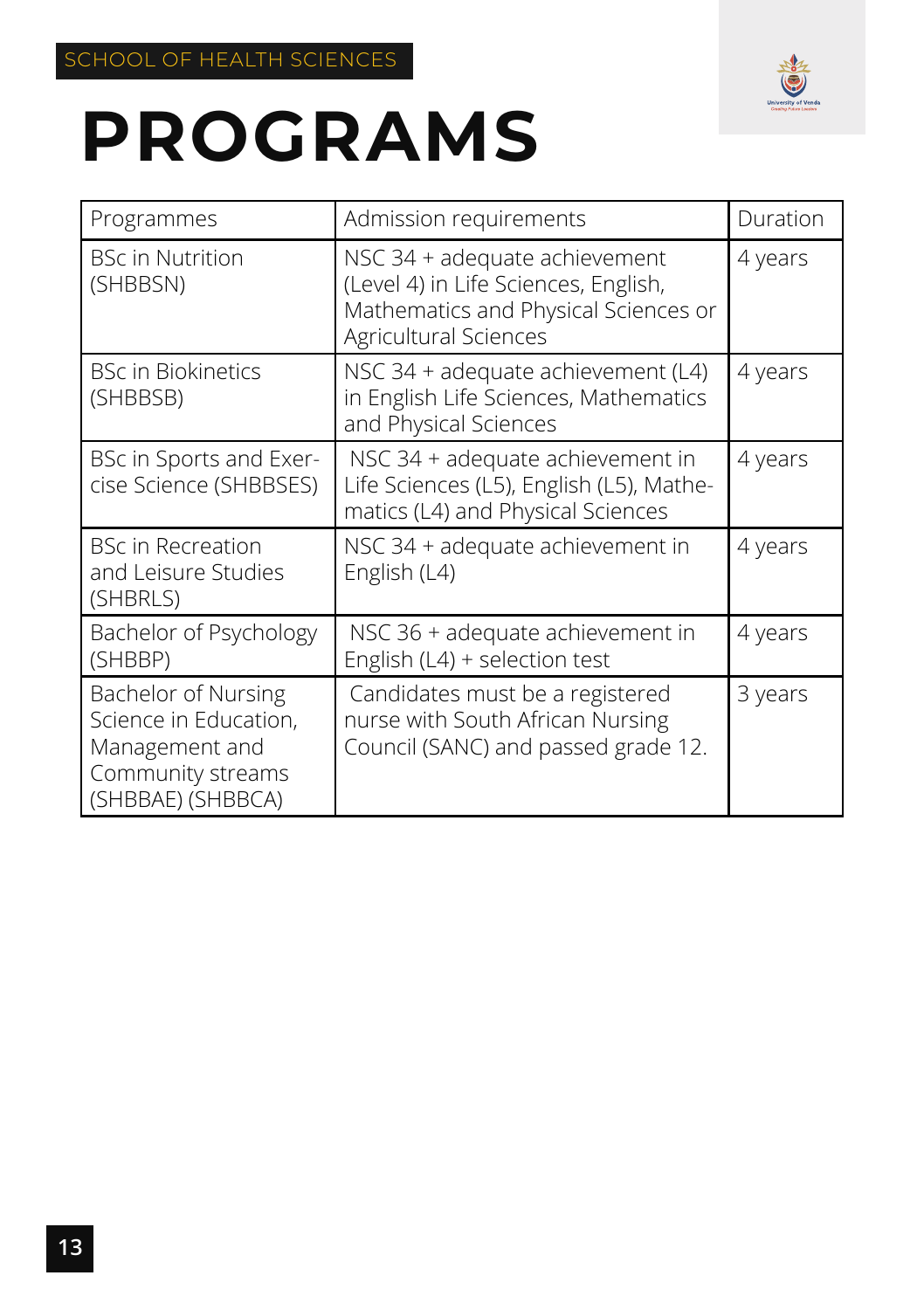

## 99 SCHOOL OF **LAW**



Career opportunities in LLB - Advocate, Attorney, Prosecutor, Legal Adviser, Magistrate, Judge, Lawyer in the public and corporative sector, international relations, international organisations, national or international nongovernmental organisations and academic fields.

Career opportunities in Criminal Justice - Police and Traffic Officer, Lecturer, Self-employment eg private practice, Criminologist, Administrative Officer in the fields of criminology and policing in the private or public sector, Researcher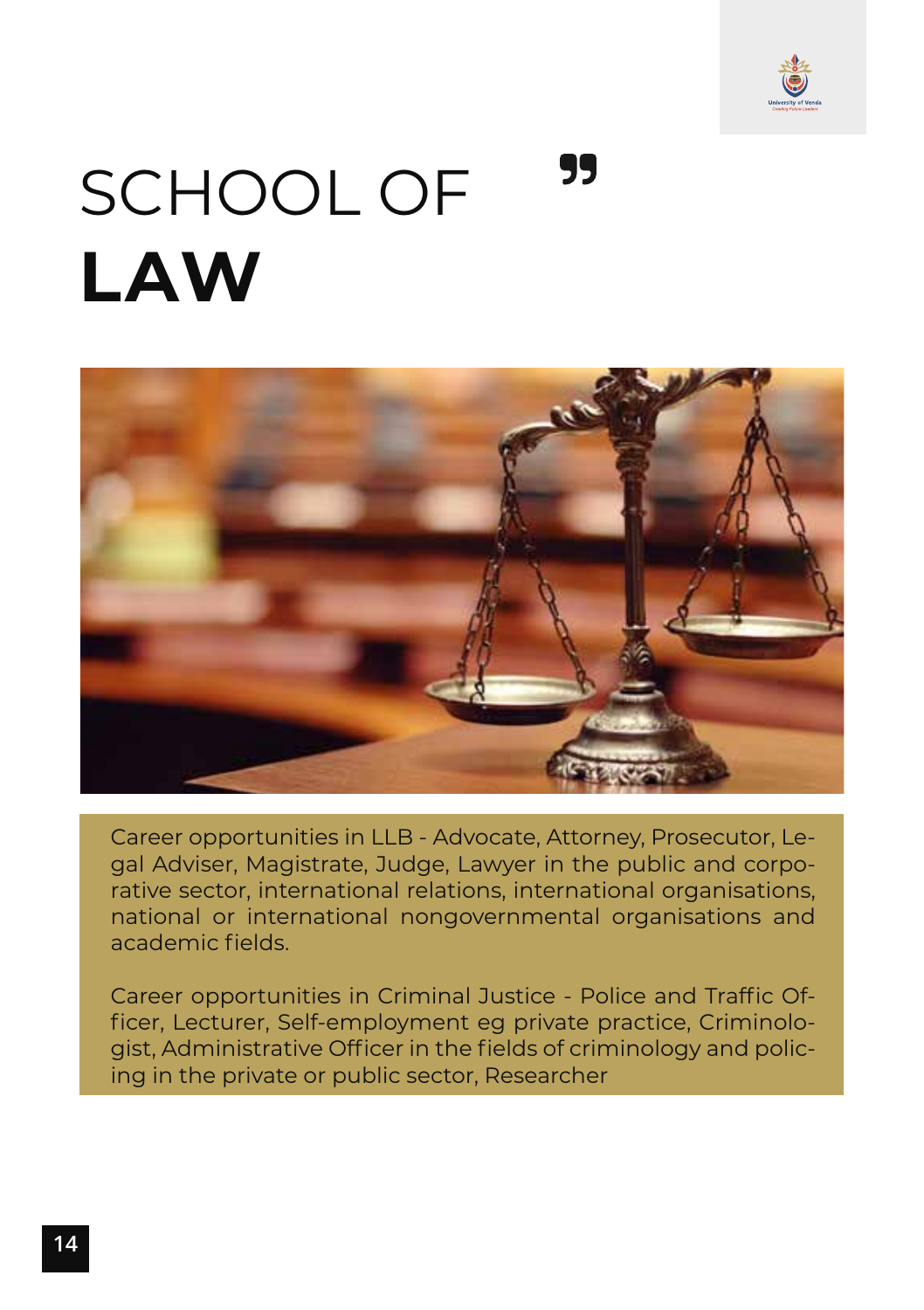



| Programmes                                       | Admission requirements                                                         | Duration |
|--------------------------------------------------|--------------------------------------------------------------------------------|----------|
| Baccalaureus Legum<br>(LWBBL)                    | NSC 38 + (excluding Life Orien-<br>$tation$ ) + a minimum of 60% in<br>English | 4 years  |
| Bachelor of Arts in Criminal<br>Justice (LWBACJ) | NSC 34 + (excluding Life Orien-<br>$tation$ ) + a minimum of 50% in<br>English | 3 years  |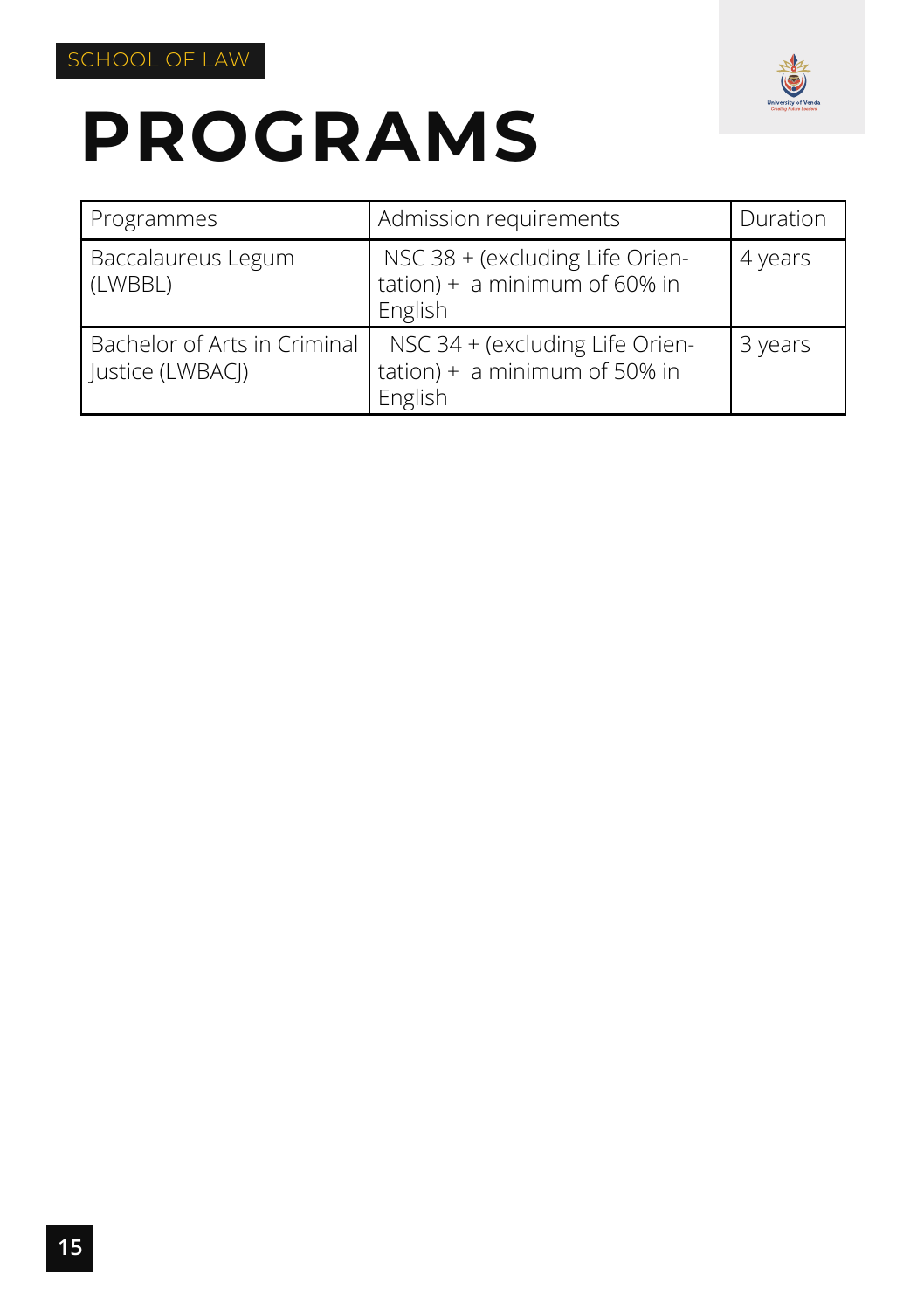

## 99 SCHOOL OF **MATHEMATICAL AND NATURAL SCIENCES**



Career opportunities - Biochemist, Physicist, Botanist, Bacteriologist, Analytical Chemist, Zoologist, Lecturer, Statistician, Medical Physicist, Anatomist, Laboratory Physicist, Researcher, Pre-medicine, Engineer, Petrochemist, Food Technologist, Quality Controller, Taxonomist, Plant Physiologist, Astrophysicist, Plasma Physicist, Applied Physicist, Nature Conservationist, Medical Microbiologist.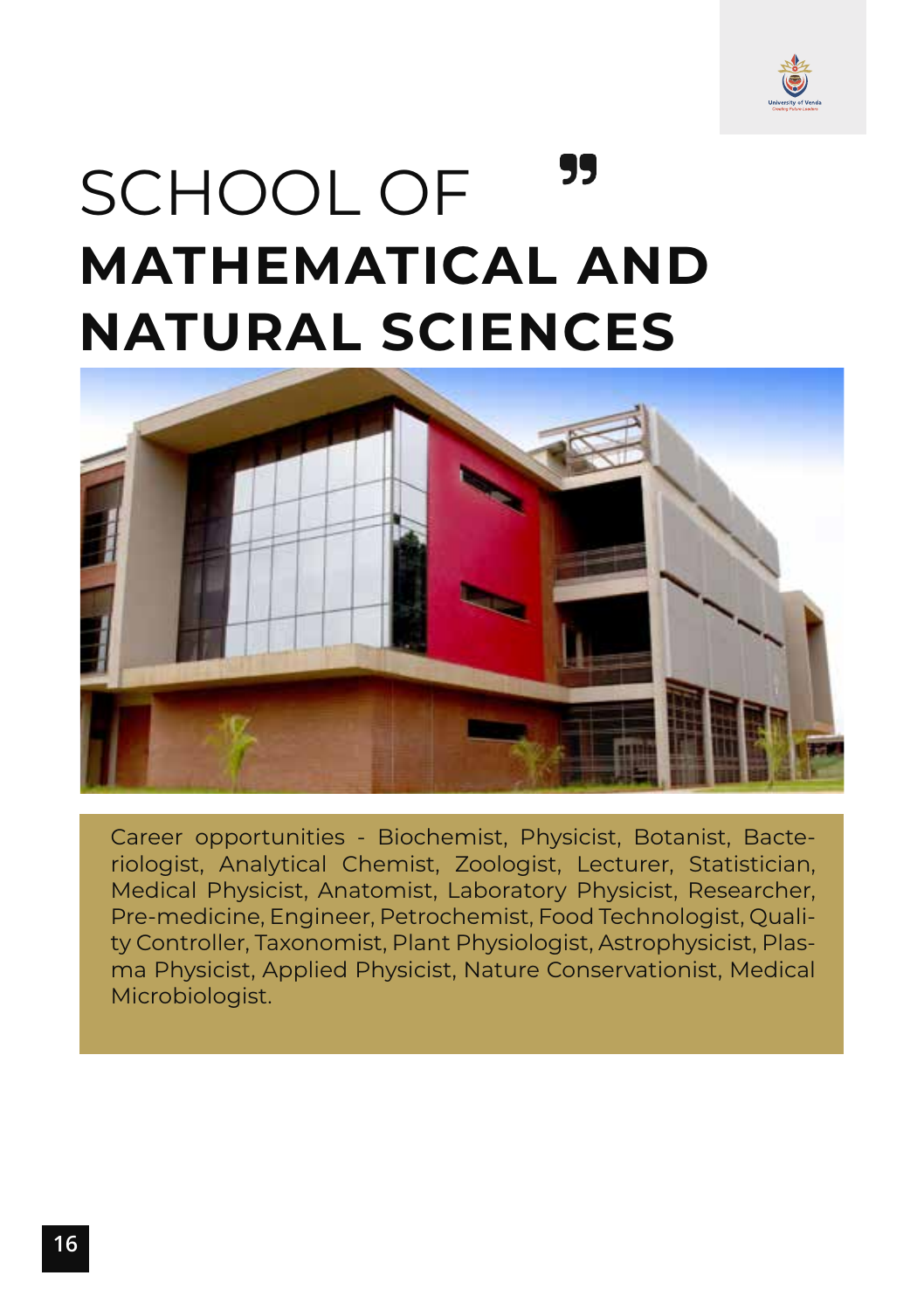

| Programmes                                                                                                                                                                                                                                                                                                                                                                                                                                                                                                        | Admission requirements                                                                                                                                                                                                                                   | Duration |
|-------------------------------------------------------------------------------------------------------------------------------------------------------------------------------------------------------------------------------------------------------------------------------------------------------------------------------------------------------------------------------------------------------------------------------------------------------------------------------------------------------------------|----------------------------------------------------------------------------------------------------------------------------------------------------------------------------------------------------------------------------------------------------------|----------|
| Diploma in Freshwater<br>Technology (MNDDFT)                                                                                                                                                                                                                                                                                                                                                                                                                                                                      | NSC 24 with Diploma + 30% in Eng-<br>lish, (40-49%) in 4 of the recognised<br>20 credit NSC subjects and 50% in ei-<br>ther Life Sciences, Agricultural Scienc-<br>es, Physical Sciences or Geography                                                    | 3 years  |
| <b>Bachelor of Science</b><br>degree                                                                                                                                                                                                                                                                                                                                                                                                                                                                              | NSC 34 + adequate achievement in<br>Mathematics and Physical Sciences<br>and any other relevant subject as<br>judged by responsible departments.                                                                                                         | 3 years  |
| Science degree:<br>· BSc in Biochemistry and Microbiology (MNBBSA)<br>· BSc in Biochemistry and Biology (MNBBSD)<br>· BSc in Microbiology and Botany (MNBBSE)<br>· BSc in Mathematics and Physics (MNBBSH)<br>· BSc in Mathematics and Statistics (MNBBSI)<br>· BSc in Physics and Chemistry (MNBBSJ)<br>· BSc in Chemistry and Mathematics (MNBBSK)<br>· BSc in Chemistry and Biochemistry (MNBBSL)<br>· BSc in Chemistry (MNBBSN)<br>· BSc in Botany and Zoology (MNBBSO)<br>· BSc in Computer Science (MNBBSP) | The School offers the following learning programmes in the Bachelor of<br>· BSc in Mathematics and Applied Mathematics (MNBBSF)<br>· BSc in Financial Mathematics and Applied Mathematics (MNBBSG)<br>· BSc in Computer Science and Mathematics (MNBBSQ) |          |
| Extended BSc degree<br>programme [Science<br>Foundation Pro-<br>gramme]                                                                                                                                                                                                                                                                                                                                                                                                                                           | NSC 26 with a bachelor's pass<br>achievement rating of 3(40-49%) or<br>better in matric English, Mathematics,<br>Physical Sciences and any other rele-<br>vant subject as judged by responsible<br>departments.                                          | 4 years  |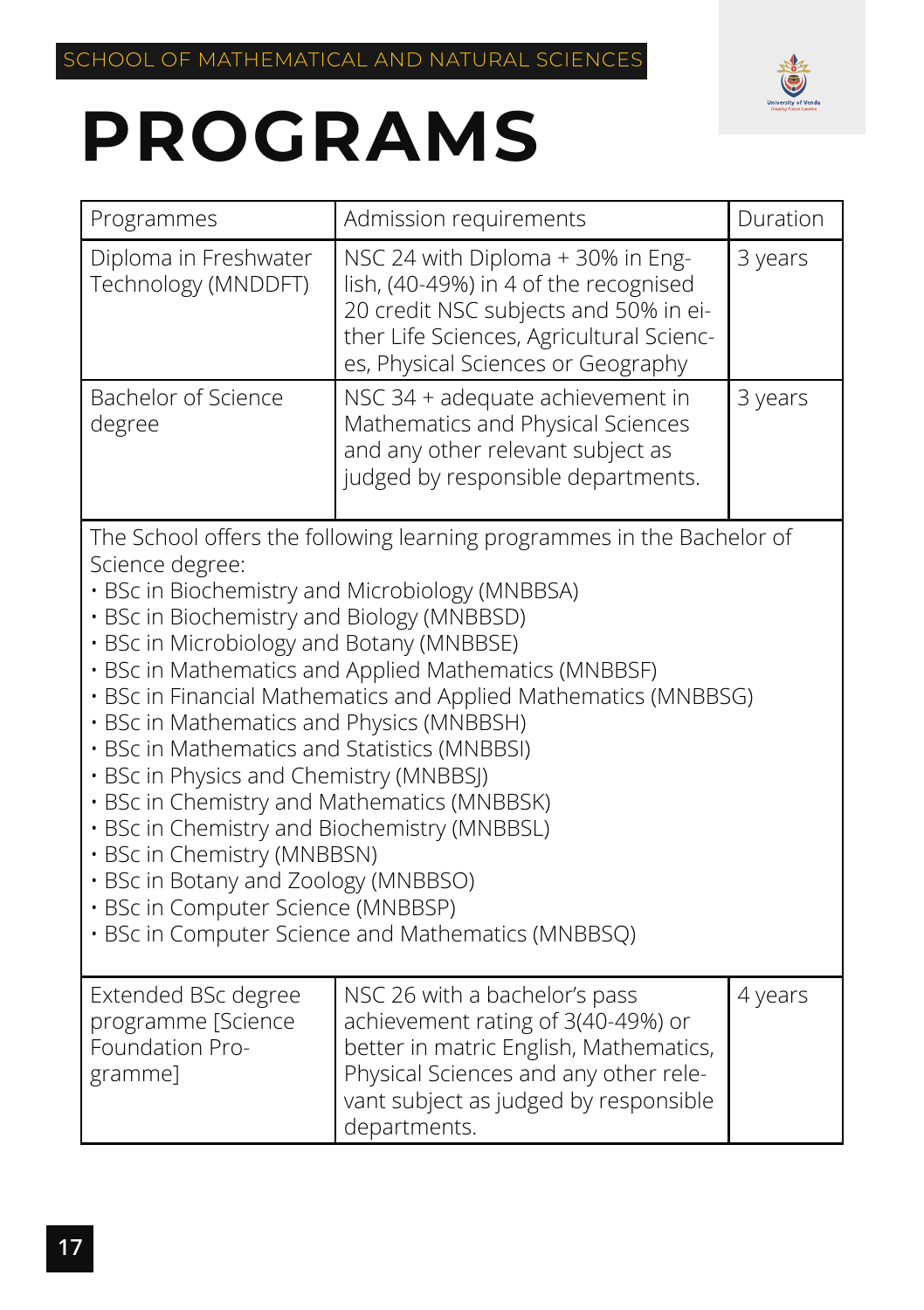

The following streams are available within the extended BSc degree:

- Extended BSc in Biochemistry and Microbiology (MNEBSA)
- Extended BSc in Biochemistry and Biology (MNEBSD)
- Extended BSc in Microbiology and Botany (MNEBSE)
- Extended BSc in Mathematics and Applied Mathematics (MNEBSF)
- Extended BSc in Financial Mathematics and Applied Mathematics (MNEBSG)
- Extended BSc in Mathematics and Physics (MNEBSH)
- Extended BSc in Mathematics and Statistics (MNEBSI)
- Extended BSc in Physics and Chemistry (MNEBSJ)
- Extended BSc in Chemistry and Mathematics (MNEBSK)
- Extended BSc in Chemistry and Biochemistry (MNEBSL)
- Extended BSc in Chemistry (MNEBSN)
- Extended BSc in Botany and Zoology (MNEBSO)
- Extended BSc in Computer Science (MNEBSP)
- Extended BSc in Computer Science and Mathematics (MNEBSQ)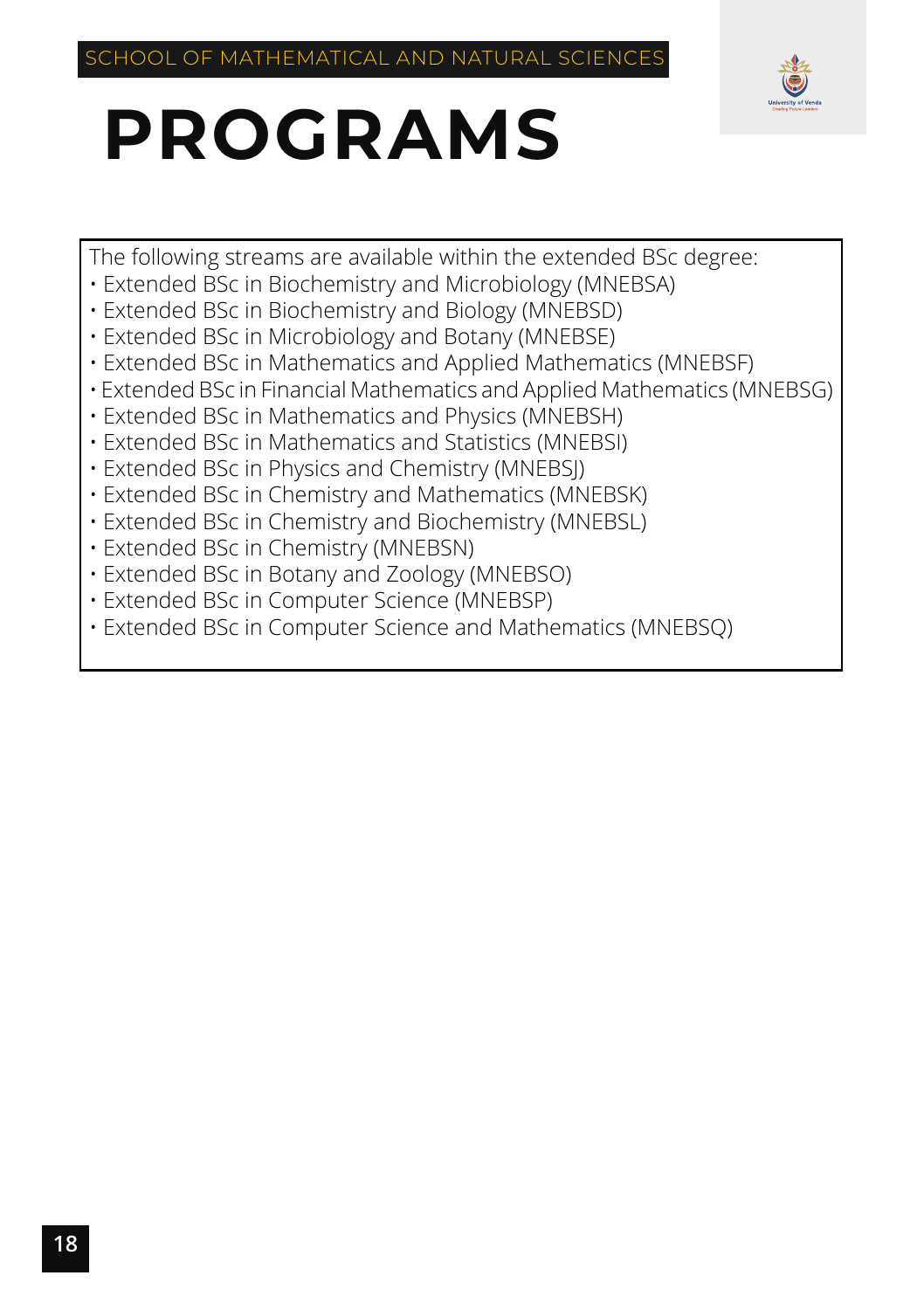

## 99 SCHOOL OF **HUMAN AND SOCIAL SCIENCES**



Career opportunities - Social Worker, Public Relations Officer, Anthropologist, Psychologist, Information Officer, Interpreter, Lecturer, Translator, Teacher, Vocational Officer, Counsellor, Public Servant, Archaeologist, Politician, Music Composer, Ambassador, Officer in nongovernmental organisations, Training Officer, TV presenter, Radio broadcaster, United Nations agencies like UNESCO and UNICEF, Social Welfare Education Officer, Adult Education Specialist, Environmental Education Specialist. Youth Studies, Youth Professional in Social Welfare, Health, Labour, Community Services, Supervisory Leaders in nongovernmental organisations, Journalist at newspapers, TV or radio broadcasting, Editor, Terminologist, Proofreader, Creative Writer, Book Reviewer, Indexing, Tour Guide, Museum Curator, Archivist, Libraries, Community Developer, Extension Officer, Indigenous Knowledge Systems Practitioner.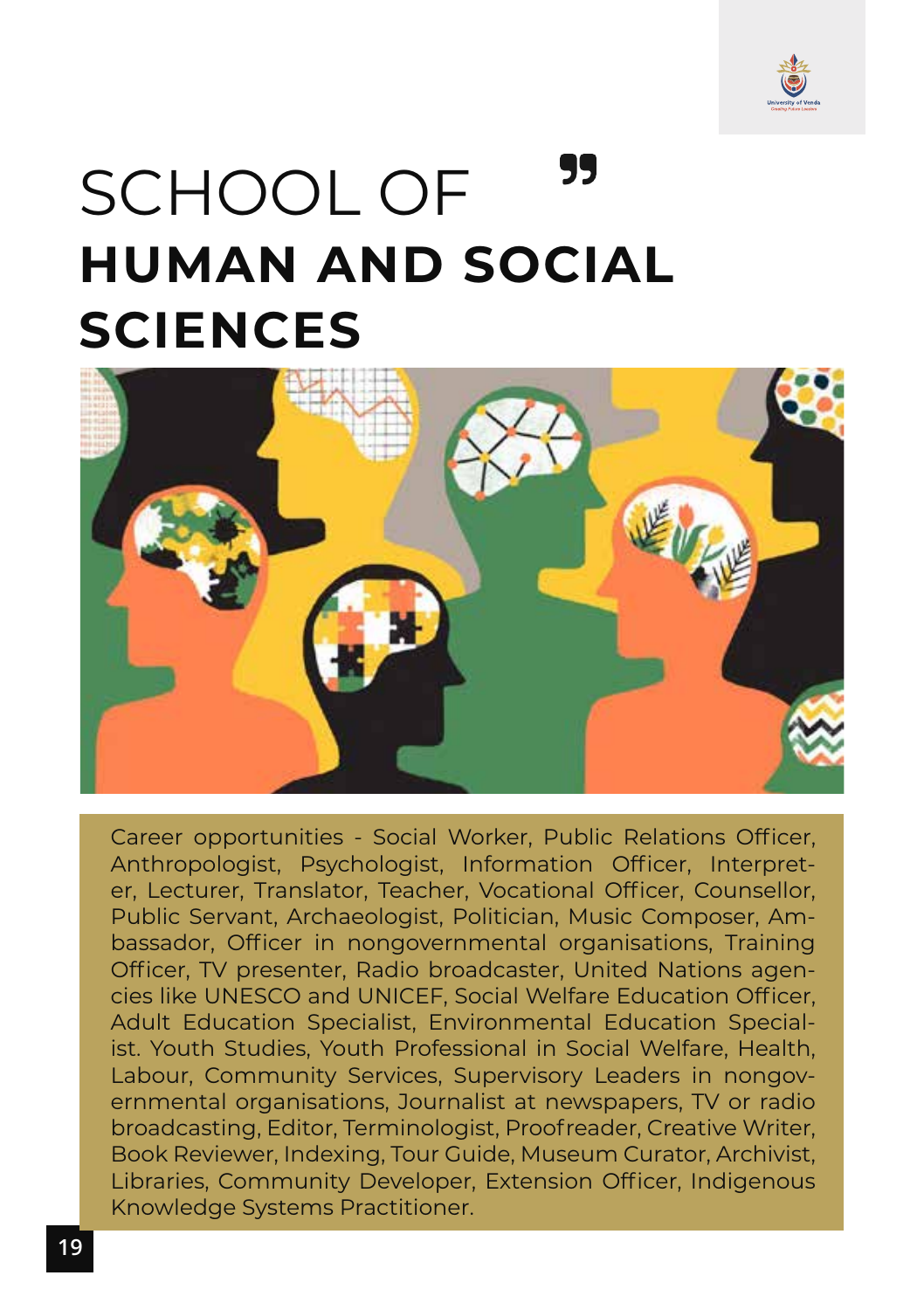

| Programmes                                                | Admission requirements                                                    | Dura-<br>tion |
|-----------------------------------------------------------|---------------------------------------------------------------------------|---------------|
| Bachelor of Arts (Media<br>Studies) (HSBAMS)              | NSC 30 + adequate achievement<br>in English or African Languages          | 3 years       |
| Bachelor of Arts (Develop-<br>ment Studies) (HSBADS)      | NCS 30 + adequate achievement<br>in English and History or Econom-<br>ics | 3 years       |
| Bachelor of Indigenous<br>Knowledge Systems (HSBIKS)      | NCS 30 + adequate achievement<br>in English                               | 4 years       |
| Bachelor of Arts in Language<br>Practice (HSBALP)         | NCS 30 + adequate achievement<br>in African Language and English          | 4 years       |
| Bachelor of Arts in Interna-<br>tional Relations (HSBAIR) | NSC 30 + adequate achievement<br>in History or Economics and<br>English   | 3 years       |
| Bachelor of Arts, Youth in<br>Development (HSBAYD)        | NSC 30 + adequate achievement<br>in English                               | 4 years       |
| Bachelor of Theology<br>(HSBBT)                           | NSC $30 + or RPL according to$<br>University Policy                       | 3 years       |
| Bachelor of Religious Studies<br>(HSBARS)                 | NSC $30 + or RPL according to$<br>University Policy                       | 3 years       |
| Higher Certificate in Music<br>(HSCHCM)                   | NSC + adequate achievement in<br>English                                  | 1 year        |
| Bachelor of Social Work<br>(HSBBSW)                       | NSC 30 + adequate achievement<br>in English level 4                       | 4 years       |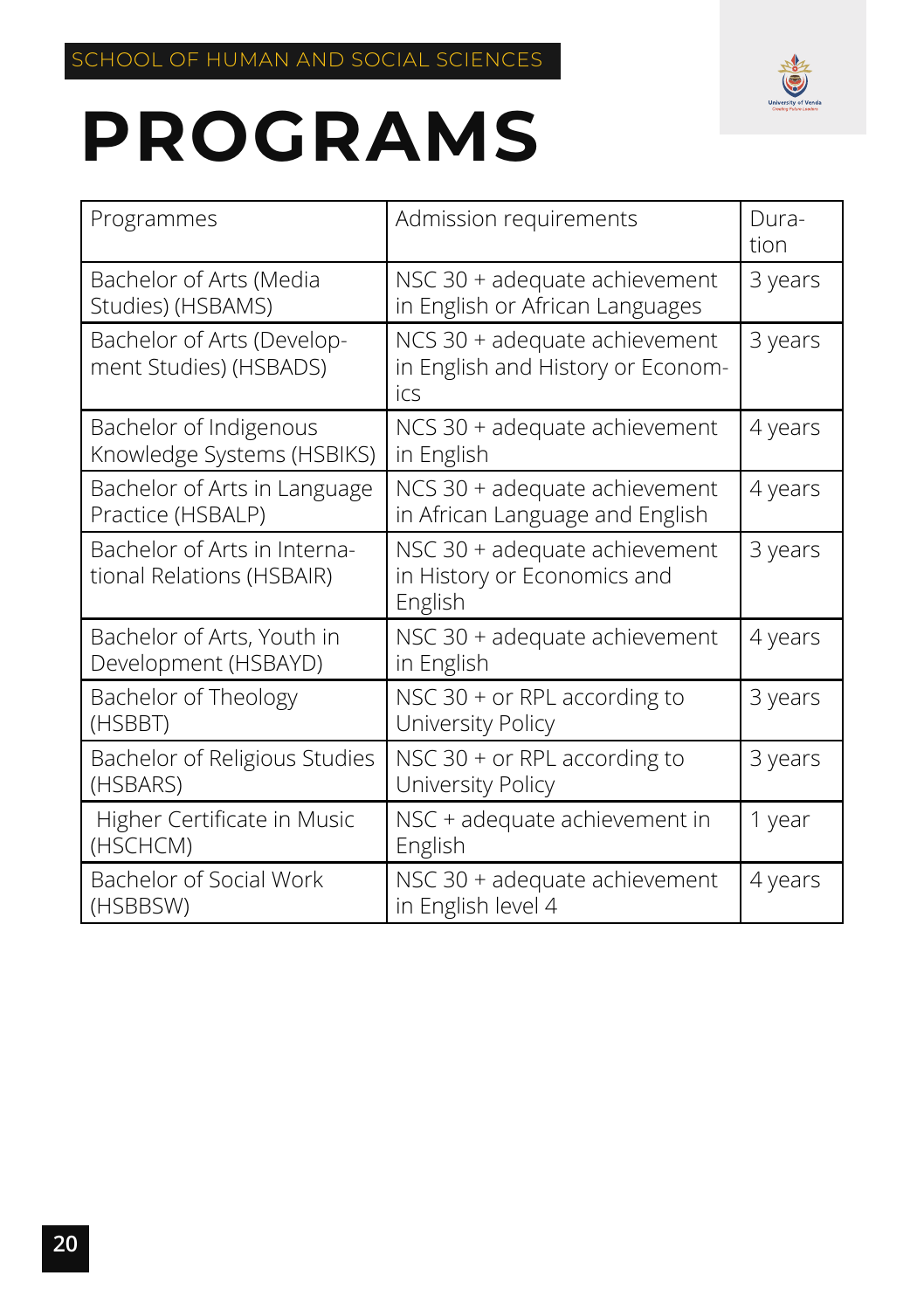

## 99 SCHOOL OF **EDUCATION**



#### Career opportunities

For information on programmes offered by the School of Education, please contact the School Administrator at (015) 962 8964 or email: gumani.tshimange@univen.ac.za.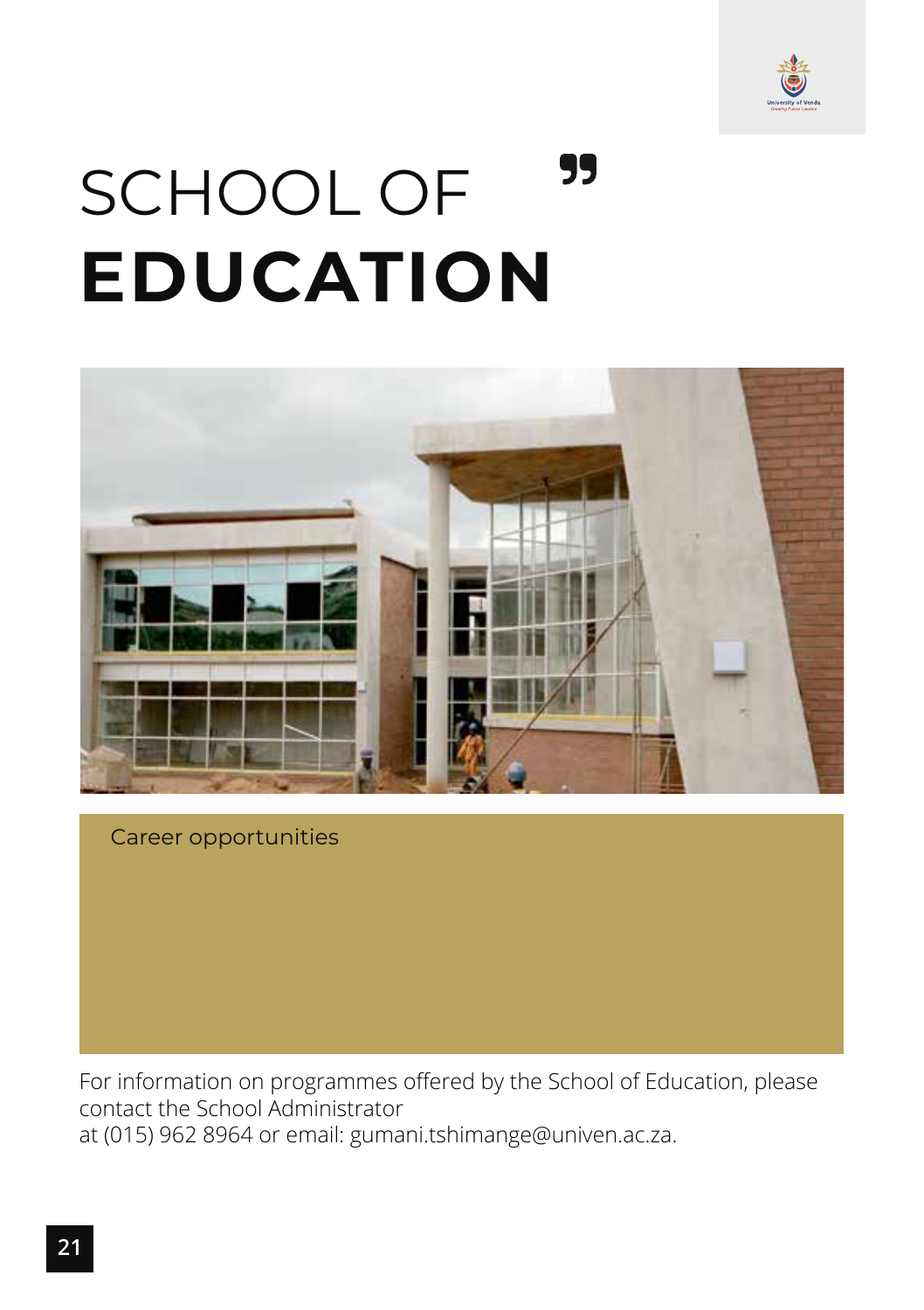

## 99 SCHOOL OF **MANAGEMENT SCIENCES**



Career opportunities - Accountant/Bookkeeper, Auditor, Tax Manager/Consultant, Personnel Manager, Office Manager/Administrator in national, provincial or local government, nongovernmental organisations, business organisations, Social Development Manager, Small Business Manager/Advisor/ Entrepreneur, Tourist and Hotel Industry Manager, Business Management Information Expert, Economist/ Financial Institutional worker in banking, insurance, Lecturer, Researcher in all of these fields.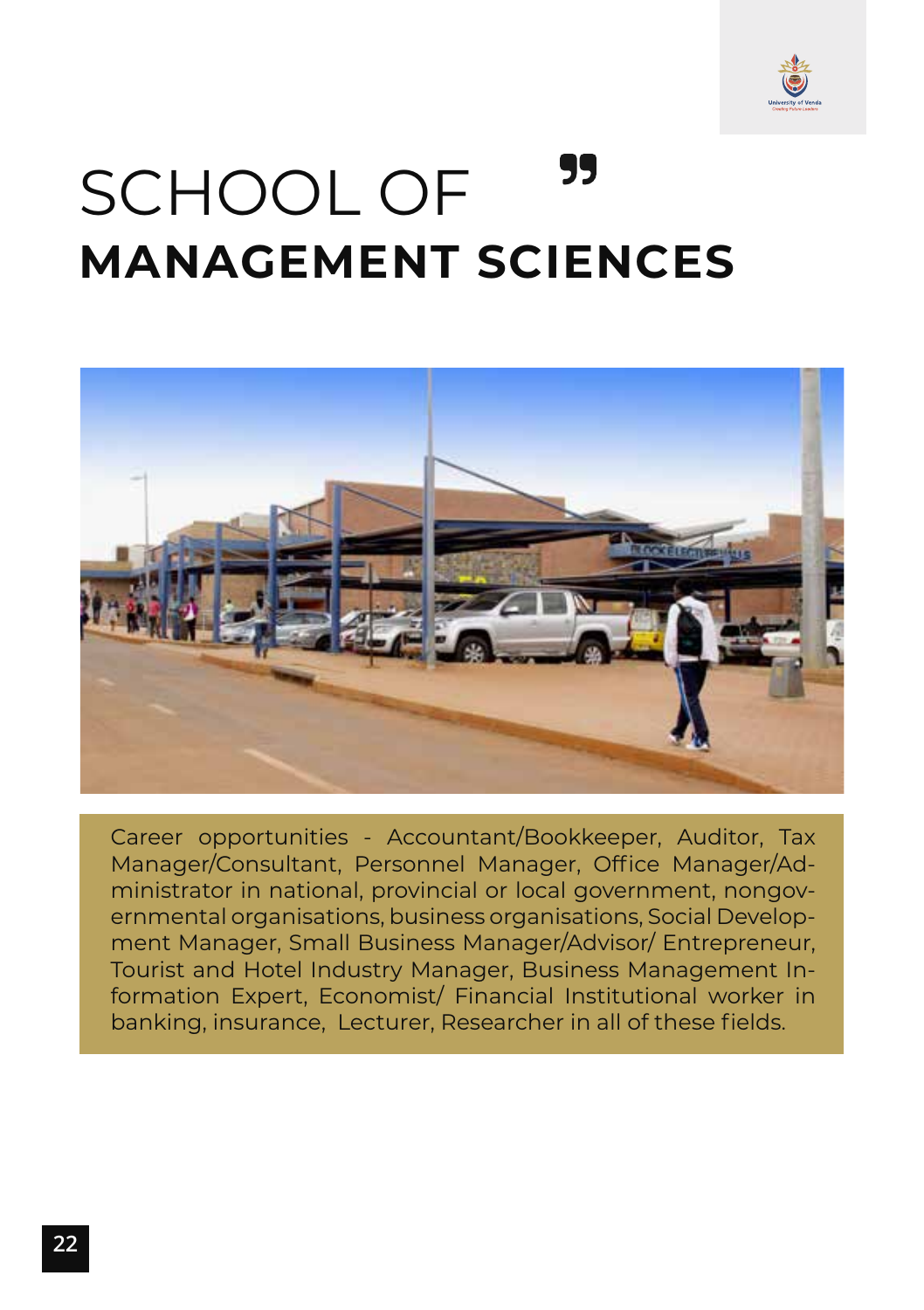

| Programmes                                                                 | Admission requirements                                                                                                                                                                                                                       | Duration |
|----------------------------------------------------------------------------|----------------------------------------------------------------------------------------------------------------------------------------------------------------------------------------------------------------------------------------------|----------|
| Bachelor of Administra-<br>tion (MSBAPA)                                   | NSC 32 + adequate achievement in<br>English and moderate achievement<br>level in any three subjects                                                                                                                                          | 3 years  |
| Bachelor of Commerce<br>(In various disciplines):                          |                                                                                                                                                                                                                                              |          |
| Bachelor of Commerce<br>in Accounting Sciences<br>(MSBCAS)                 | NSC 35 + adequate achievement level<br>in English and at least 55% pass in<br>Maths if student does not have Matric<br>Accounting; OR at least 50% pass in<br>Maths if student has done/passed<br>Accounting with at least 60% in Matric     | 4 years  |
| <b>Bachelor of Commerce</b><br>in Accounting (MSBBCA)                      | NSC 32 + adequate achievement level<br>in English and Accounting or Mathe-<br>matics                                                                                                                                                         | 3 years  |
| <b>Bachelor of Commerce</b><br>in Business Information<br>Systems (MSBBIS) | NSC 32 + adequate achievement level<br>in English and moderate moderate<br>achievement in Mathematics and in<br>any two of these subjects: Account-<br>ing, Business Studies, Economics and<br>Information Technology or Computer<br>Studies | 3 years  |
| Bachelor of Commerce<br>in Business Manage-<br>ment (MSBCBM)               | NSC 32 + adequate achievement<br>level in English and Business Studies<br>plus moderate achievement in any<br>two of these subjects: Accounting,<br>Economics, Information Technology<br>and Mathematics                                     | 3 years  |
| Bachelor of Commerce<br>in Cost and Man-<br>agement Accounting<br>(MSBCMA) | NSC 32 + adequate achievement level<br>in English and Accounting or Mathe-<br>matics                                                                                                                                                         | 3 years  |
| <b>Bachelor of Commerce</b><br>in Economics (MSBBCE)                       | NSC 32 + adequate achievement level<br>in English and Economics or Mathe-<br>matics plus moderate achievement in<br>any two of these two of these sub-<br>jects: Accounting, Business Studies<br>and Information Technology                  | 3 years  |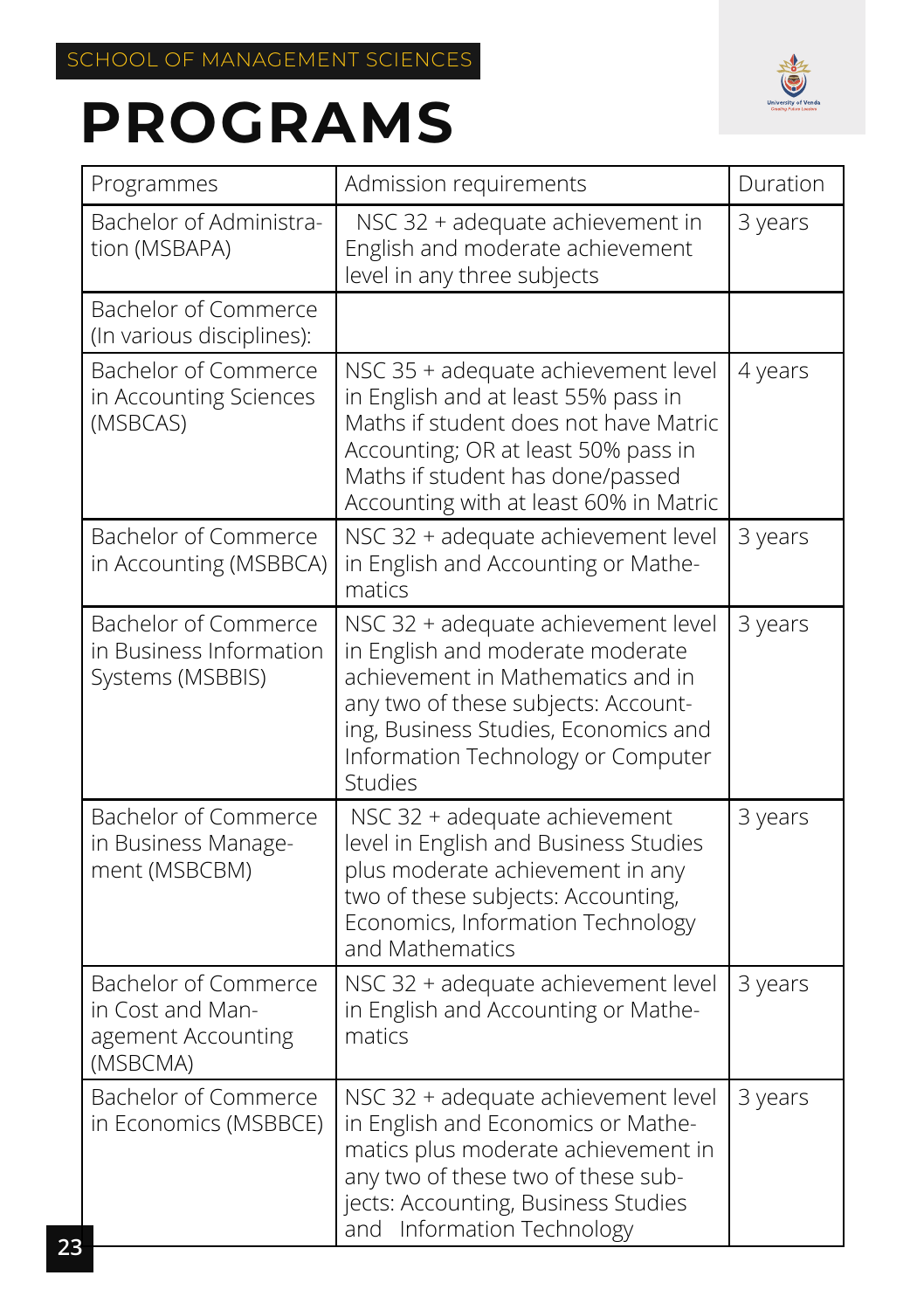

| Programmes                                                          | Admission requirements                                                                                                                                                                                                                                                                                                                                                              | Duration |
|---------------------------------------------------------------------|-------------------------------------------------------------------------------------------------------------------------------------------------------------------------------------------------------------------------------------------------------------------------------------------------------------------------------------------------------------------------------------|----------|
| Bachelor of Commerce<br>in Human Resource<br>Management<br>(MSBHRM) | NSC 32 + adequate achievement level<br>in English plus moderate achievement<br>in any two of these subjects: Account-<br>ing, Business Studies, Economics, Infor-<br>mation Technology and Mathematics                                                                                                                                                                              | 3 years  |
| Bachelor of Commerce<br>in Industrial Psycholo-<br>gy (MSBCIP)      | NSC 32 + adequate achievement level<br>in English plus moderate achievement<br>in any two of these subjects: Account-<br>ing, Business Studies, Economics,<br>Information Technology and Mathe-<br>matics                                                                                                                                                                           | 3 years  |
| Bachelor of Commerce<br>in Tourism Manage-<br>ment (MSBCTM)         | NSC 32 + adequate achievement level<br>in English plus moderate achievement<br>in any two of these subjects: Account-<br>ing, Business Studies, Economics,<br>Information Technology, Mathematics,<br>Mathematical Literacy, Geography,<br>History and Tourism                                                                                                                      | 3 years  |
| <b>Extended Degree Pro-</b><br>grammes                              | Any student who does not qualify for<br>the degree programme of his / her<br>choice and has met requirements<br>for bachelor's degree in Grade 12 or<br>has completed Matric with universi-<br>ty exemption plus an APS of 28 - 31<br>(excluding Life Orientation) may be<br>considered for admission into the ex-<br>tended Programmes. Duration of such<br>programmes is 4 years. | 4 years  |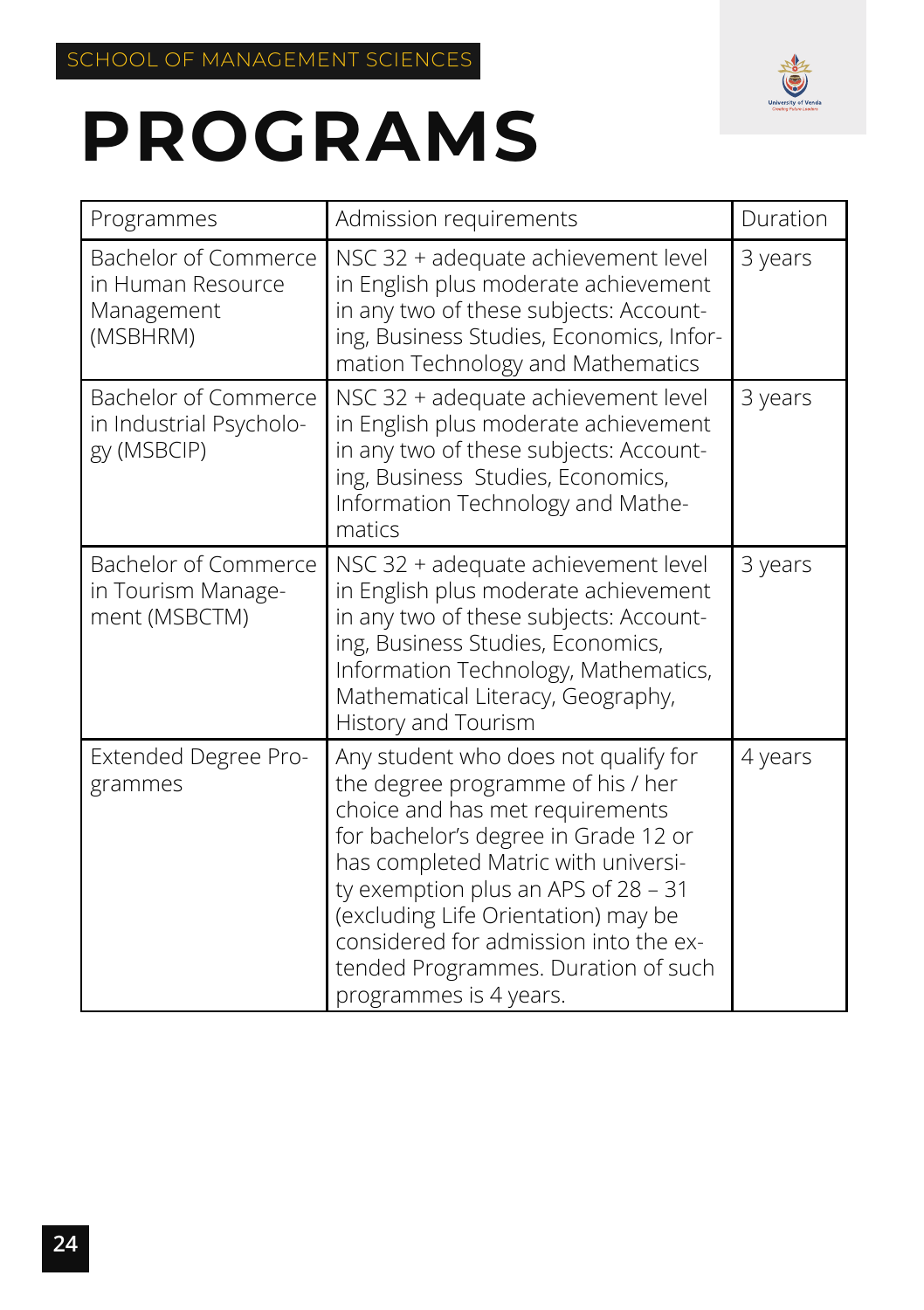

The following Extended Degree Programmes are offered by the School:

MSEABA – Administration; MSEBCA - Accounting; MSEBIS - Business Information Systems; MSEBCM - Business Management; MSECMA - Cost and Management Accounting; MSEBCE – Economics; MSEHRM - Human Resources Management and MSECTM – Tourism Management

NB: Only 100 students will be admitted into the extended Programmes.